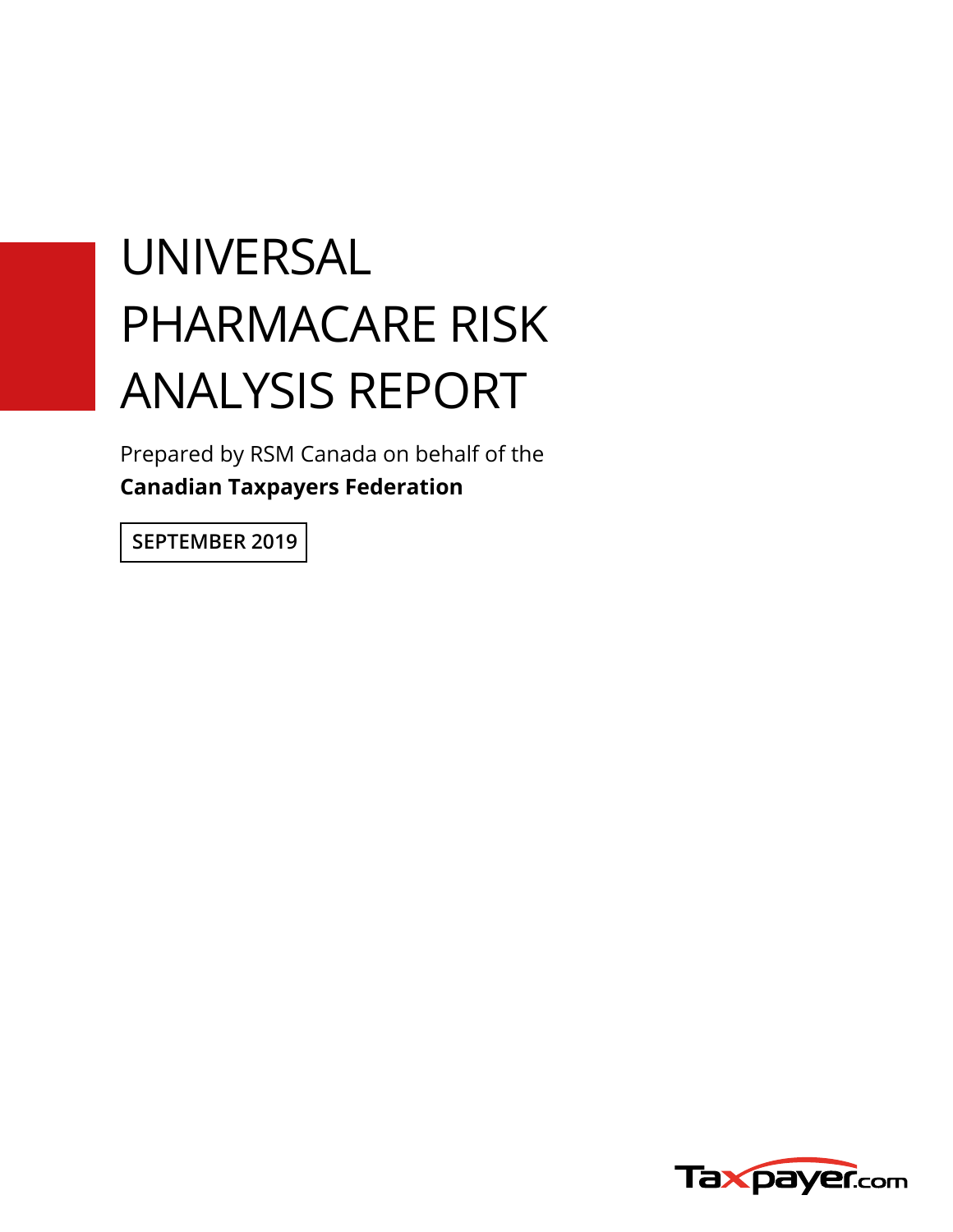# Tables of Contents

| <b>Executive summary</b>              |    |
|---------------------------------------|----|
| Introduction                          | 4  |
| Review of the Advisory Council report | 8  |
| <b>Risk Analysis results</b>          | 16 |
| Conclusion                            | 21 |
| Appendices                            | ソソ |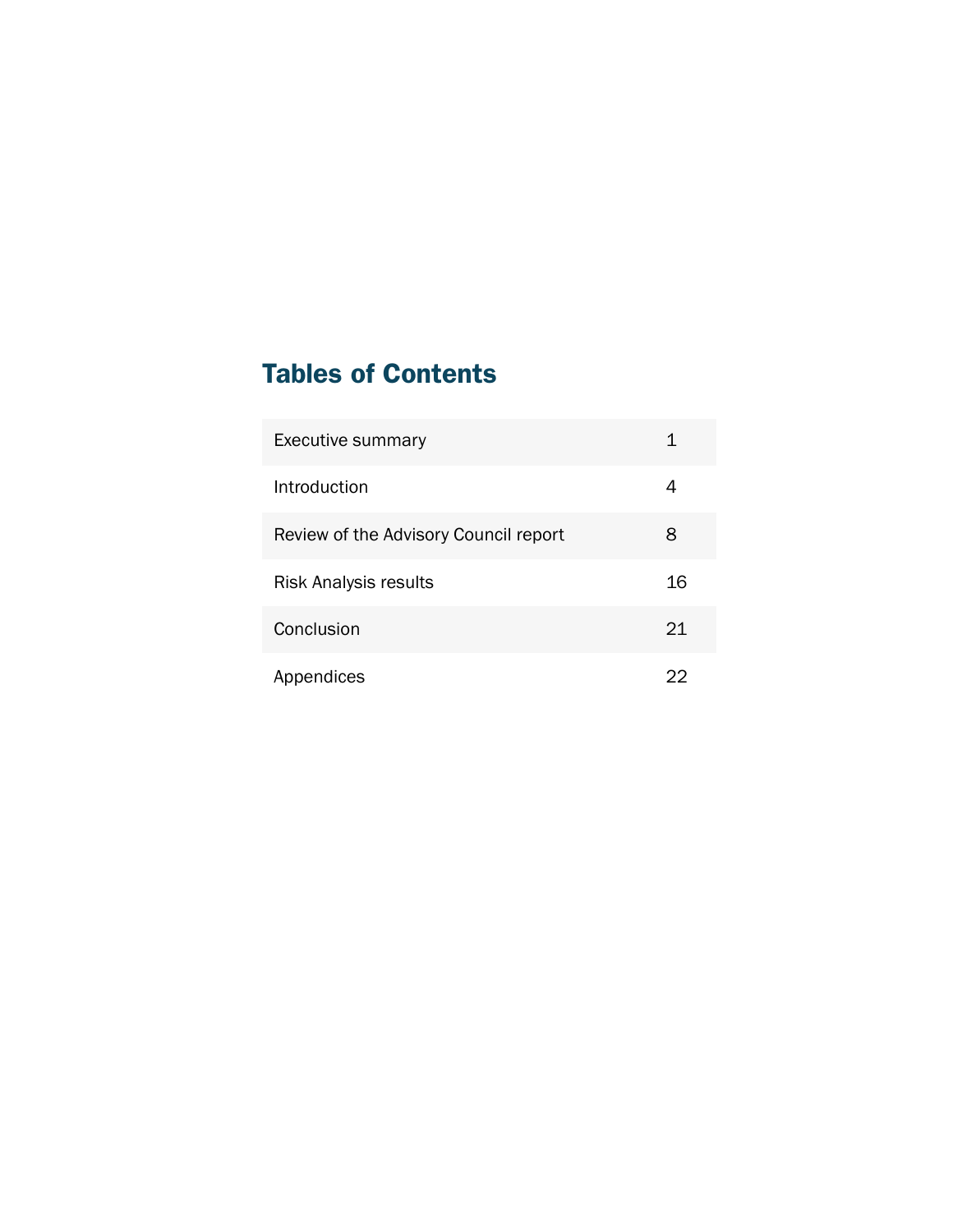

# **Executive Summary**

## Background Background

In 2016, the House of Commons Standing Committee on Health (**HESA**) undertook a study to explore solutions to mitigate the accessibility gap in out-of-hospital prescription drug coverage across Canada. The accessibility gap refers to the portion of the Canadian population that currently has little to no coverage and face cost-related deterrents to purchasing or renewing prescription drugs. However, the actual impact of this gap in coverage is unknown. Studies suggest the number of Canadians facing accessibility issues could be between 5.2 per cent and 23 per cent depending on how the accessibility gap is defined.

HESA recognized universal pharmacare as one potential solution to address the challenges associated with prescription drug accessibility across Canada. Universal pharmacare is defined as a single-payer system of public insurance coverage for prescription drugs under which all Canadians will have equal access to a list of eligible drugs.

In its 2018 budget, the Federal government announced the creation of the Advisory Council on the Implementation of National Pharmacare (**the Advisory Council**). The Advisory Council was mandated to advise the government on the implications of universal pharmacare on Canadians. The Advisory Council's findings were published in a final report entitled, *A prescription for Canada: Achieving pharmacare for all*. As part of their report, the Advisory Council builds on estimate of the financial cost of a universal pharmacare program published by the Parliamentary Budget Officer (**PBO**).

The Advisory Council estimated that without universal pharmacare the total spending on drugs would rise to \$51.6 billion by 2027. They suggest implementing universal pharmacare will reduce the overall spending on drugs to \$46.8 billion in 2027, resulting in a savings of \$4.8 billion. Of the \$46.8 billion, \$40.0 billion will be eligible under universal pharmacare per Quebec's formulary list. The remaining \$6.8 billion will be borne by other public plans covering drugs, private insurance and out-of-pocket by individuals.

However, there are considerable uncertainties associated with this cost estimate, partly due to the variability in some of the key variables. Their model for estimating costs does not fully reflect the risks associated with a universal pharmacare program. Indeed, guidelines for economic evaluation of health technology provided by Canadian Agency for Drugs and Technologies in Health (**CADTH**) suggest defining uncertainties and expected values of costs probabilistically to allow for a risk-adjusted assessment.

## Study objectives Study Objectives

This study builds on both the PBO's and the Advisory Council's report by employing a risk-based approach to assess the fiscal impact of universal pharmacare that takes into consideration the uncertainties associated with some of the underlying inputs, as is the recommendation by CADTH. Our approach to fiscal impact assessments is based on the following guiding principles:

- **Transparency** we believe that it is vital to be clear regarding the methodology employed, data and underlying assumptions and to make this information as accessible as possible.
- **Directly consider risk** all fiscal impact models are based on data assumptions and projections that may or may not materialize. We have developed a probabilistic model to more explicitly and directly consider the inherent risk associated with key input variables based on our review of the relevant literature.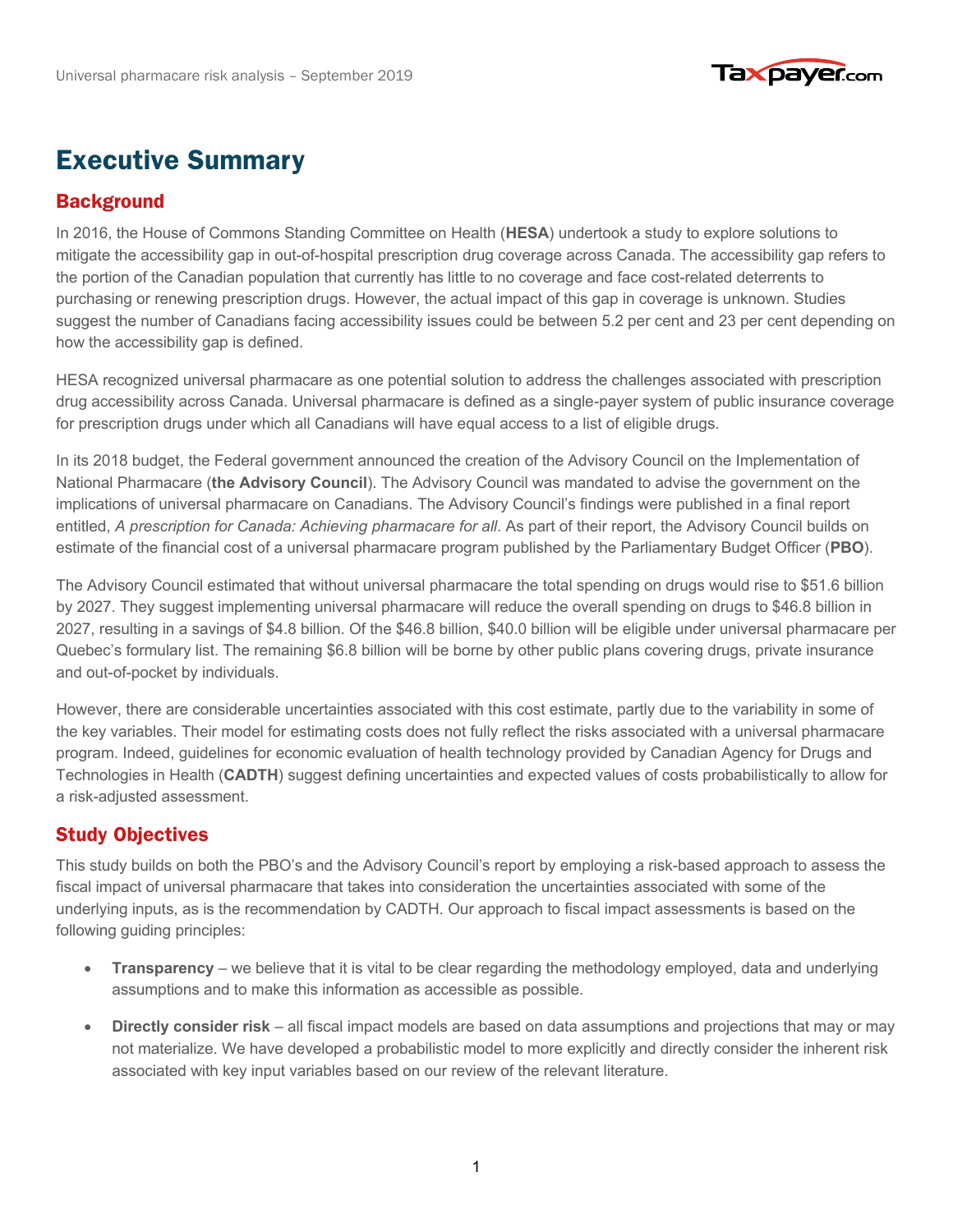

• **Be conservative and cautious** – we think it is important to "plan for the worst and hope for the best". As currently structured, universal pharmacare represents one of the largest expansions to Canada's social programs in a generation and accordingly we believe any assessment of the program requires a cautious approach.

#### Key findings Key Findings

In conducting this assessment, we built on the PBO's and the Advisory Council's model by overlaying a risk-based simulation model, which reflects the uncertainty associated with key inputs based on our review of the relevant underlying literature. In order to compare the PBO's and the Advisory Council's cost estimates with our findings, we ran our analysis on two scenarios:

- **Scenario 1 –** the PBO's expenditure on total drugs (base year: 2015) and
- **Scenario 2** the Advisory Council's estimated expenditure on total drugs (base year: 2017),

Our results find that the expected value for the gross cost of universal pharmacare is \$52.5 billion in scenario 1 and 48.3 billion in scenario 2. This estimate is roughly \$10 billion more than the Advisory Council's estimate of \$40 billion cost for universal pharmacare for eligible drugs.

This suggests that there is only a 50.0 per cent chance that universal pharmacare will lead to gross savings. The table below summarizes our findings.

|                                       |                                                                      | 5 <sup>th</sup> Percentile | 50 <sup>th</sup> Percentile | 95 <sup>th</sup> Percentile |
|---------------------------------------|----------------------------------------------------------------------|----------------------------|-----------------------------|-----------------------------|
| <b>The Advisory</b><br><b>Council</b> | Cost of drugs under universal<br>pharmacare program (eligible drugs) |                            | \$40.0                      |                             |
|                                       | Saving/cost under universal<br>pharmacare                            |                            | \$4.8                       |                             |
| <b>RSM Scenario 1</b>                 | Cost of drugs under universal<br>pharmacare program                  | \$48.62                    | \$52.46                     | \$56.61                     |
|                                       | Saving/cost under universal<br>pharmacare                            | (\$4.24)                   | (\$0.17)                    | \$3.61                      |
| <b>RSM Scenario 2</b>                 | Cost of drugs under universal<br>pharmacare program                  | \$44.78                    | \$48.30                     | \$52.12                     |
|                                       | Saving/cost under universal<br>pharmacare                            | (\$3.88)                   | (\$0.11)                    | \$3.39                      |

*Table E1 – Financial cost estimates of universal pharmacare (\$ billion), Advisory Council vs. RSM, 2027*

#### Conclusion Conclusion

Universal pharmacare is one of several potential solutions to addressing the accessibility gap associated with prescription drugs. This study strictly looked at the potential fiscal impact associated with universal pharmacare leveraging a riskbased model. We have not investigated the broader potential socioeconomic benefits and costs as a result of universal pharmacare. As such, the results of our analysis do not suggest whether universal pharmacare should or should not be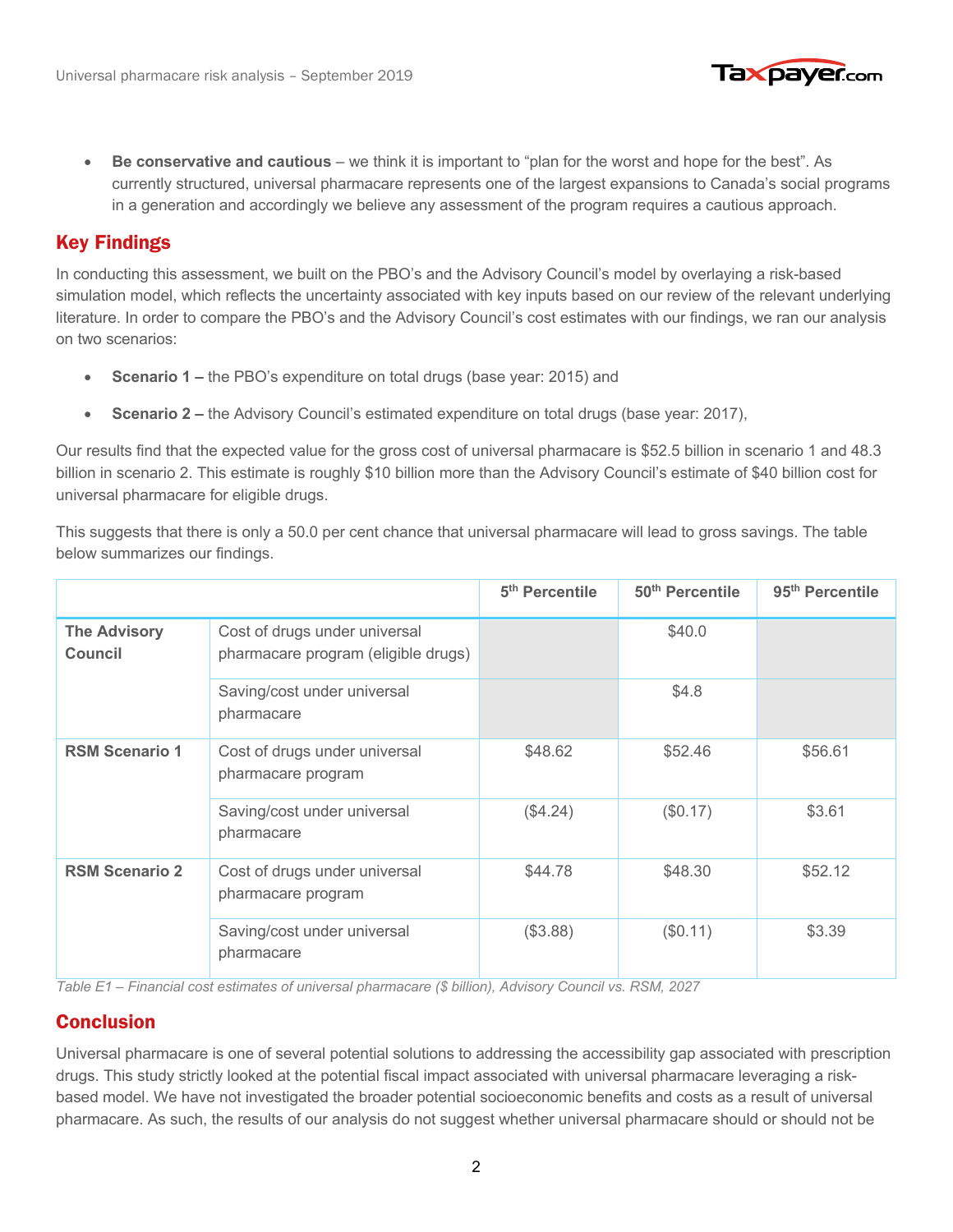



pursued. A more comprehensive cost-benefit analysis and value-for-money assessment that adequately considers other scenarios and alternatives is required to make that determination.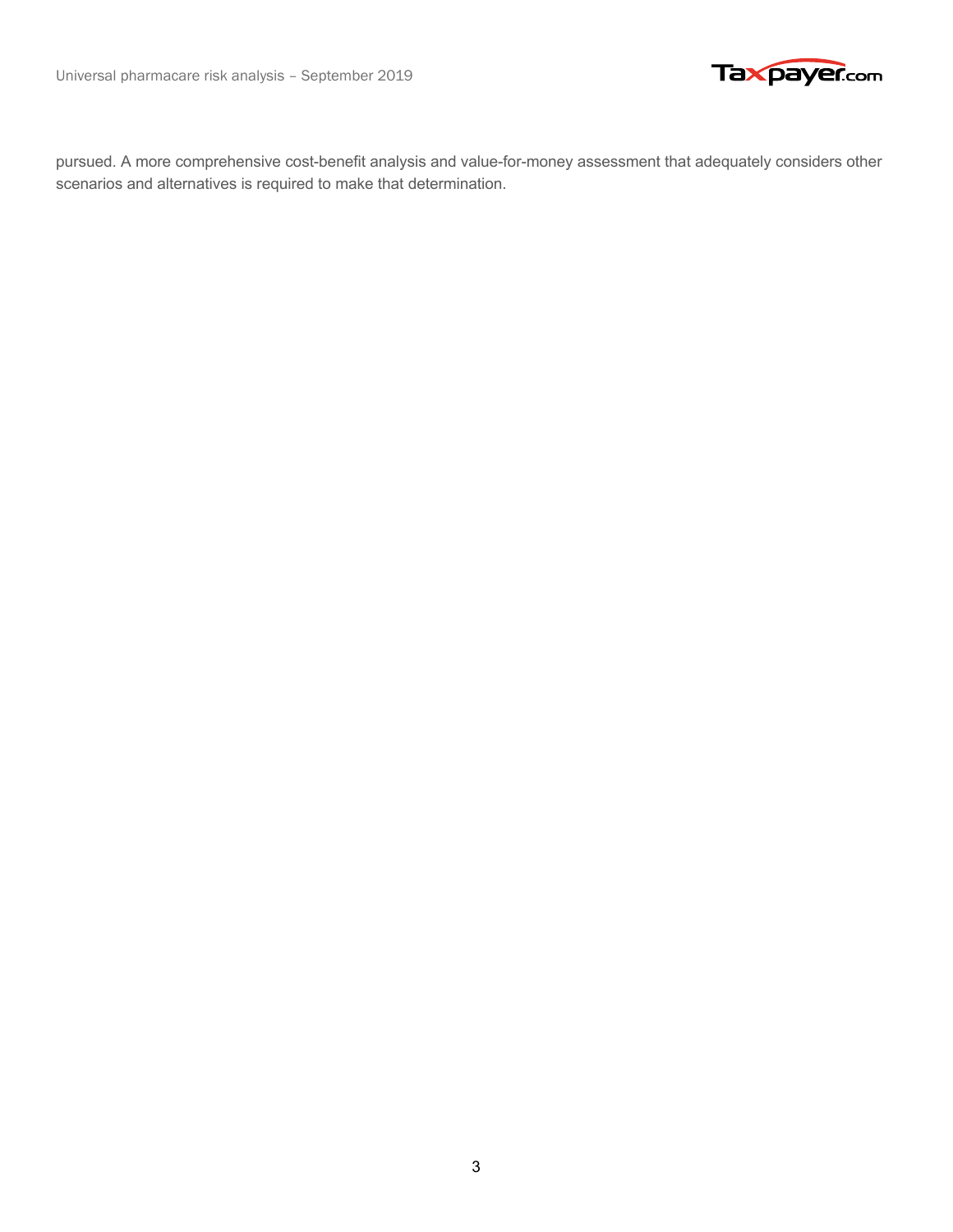

# Introduction

## Background Background

According to the Canadian Institution for Health Information (CIHI)<sup>i</sup>, drug (prescribed and non-prescribed) spending accounted for 15.8 per cent of the share of overall health spending in 2016 (Figure 1). Even though the annual percentage change in drug spending has stabilized over the recent years, the share of drug spending as a percentage of overall healthcare spending has increased over the last several decades. As such, pharmaceuticals are becoming an increasingly important part of Canada's healthcare system and accordingly, healthcare expenditures.



According to CIHI's drug expenditure database<sup>ii</sup>, in 2016, the public sector funded 43 per cent of the total out-of-hospital prescription drug expenses in Canada (Figure 2). The remainder is borne by the private sector through private insurance plans (36 per cent) or paid out-of-pocket directly by individuals (21 per cent).

*Figure 2 - Share of prescription drug spending by type of financing, Canada, 2016*



Out-of-pocket expenditures could represent the full cost of drugs for those individuals that do not have public or private insurance or a portion of the cost of drugs representing deductibles, co-payments or co-insurance, and/or premiums:

- **Deductibles –** a fixed dollar value individuals must pay initially before their coverage begins;
- **Co-payment or co-insurance –** a fixed dollar value or a fixed percentage, respectively, of the prescription drug cost that individuals must pay; and
- **Premium –** an amount an individual must pay to enroll into a drug program.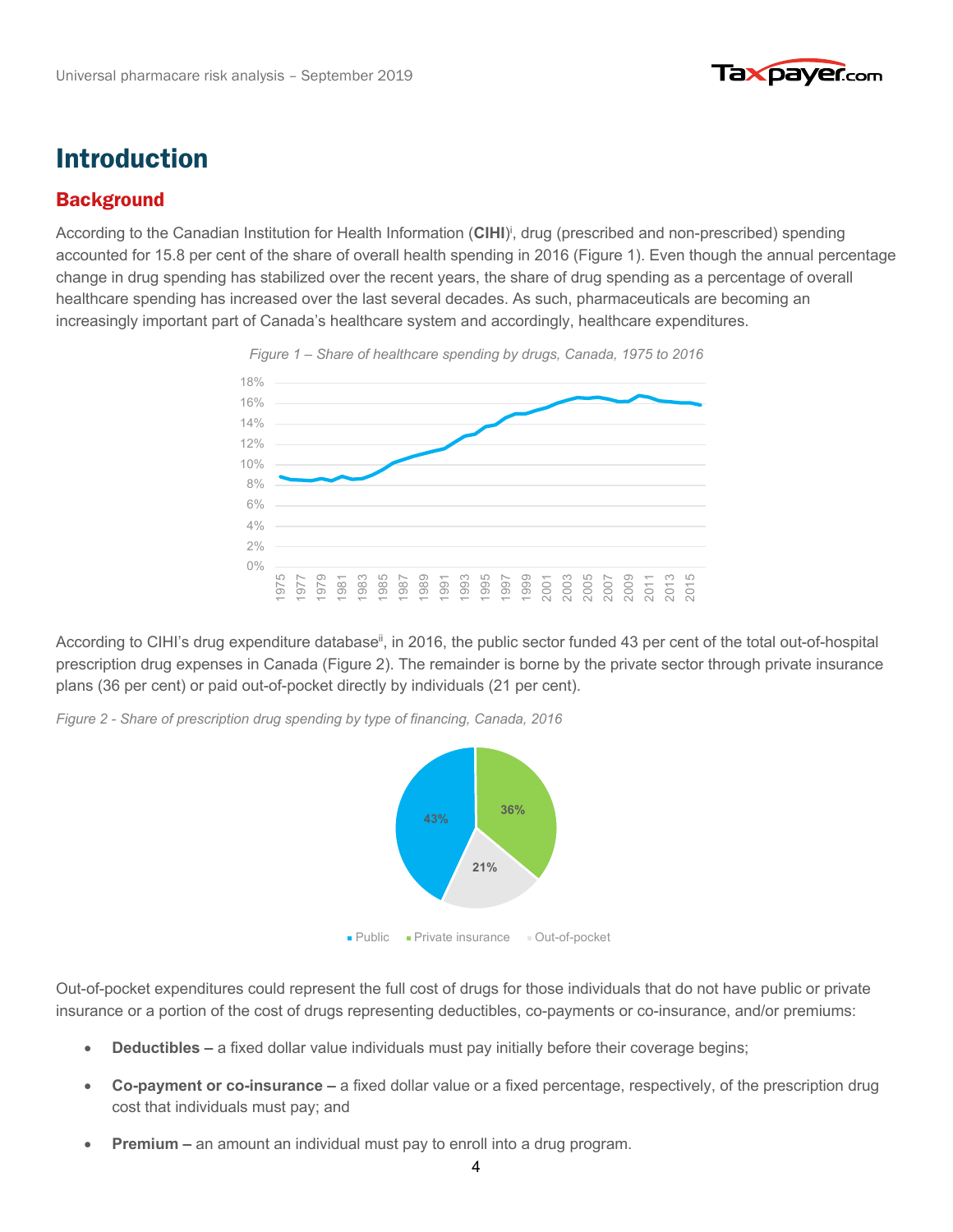

#### **Provincial and federal programs**

Provinces and territories administer their own prescription drug benefit programs and represent the vast majority of public drug expenditures. The eligibility criteria for publicly funded provincial plans vary considerably across Canada.

Eligible residents under a provincial drug plan are typically subject to a fixed or means-tested out-of-pocket share of the drug cost. Most provinces generally provide coverage for low-income populations and seniors and many have established catastrophic drug plans. Catastrophic drug plans are means-tested programs designed to protect individuals from drug costs that threaten their financial security.

Manitoba's Pharmacare Program is an example of a catastrophic drug plan that covers residents with high drug costs. The plan is subject to a deductible of 3 per cent to 7 per cent of an individual's adjusted household income. Ontario's Trillium Drug Program (**TDP**) is a similar program. Individuals enrolled in the TDP face a deductible of 3 per cent to 4 per cent of their net household income and a co-payment of \$2 per prescription.

In addition to provincial drug plans, the Federal Government is responsible for providing full coverage to certain groups (e.g., indigenous Canadians, veterans, etc.). The Federal Government also provides subsidies to individuals facing catastrophic health costs through a non-refundable federal income credit program: the Medical Expense Tax Credit (**METC**). The METC is applicable to all medical costs including prescription drugs and health insurance premiums. In 2018, an individual could claim 15 per cent of their medical expenses in excess of \$2,302 or 3 per cent of their net income. The Federal Government also provides a supplemental refundable medical tax credit up to \$1,222.

#### **Accessibility gap**

Despite the existence of numerous federal and provincial public drug programs and subsidies/tax credits, there is still a gap in the current system of prescription drug coverage. However, estimates about the size of this gap vary considerably and depend in part on how the accessibility gap is defined.

A report by the Conference Board of Canada in 2018<sup>iii</sup> estimated that 5.2 per cent of Canadians do not have drug coverage from either public or private plans. The bulk of this uninsured population is in Ontario and Newfoundland and Labrador. Moreover, lack of information on publicly available coverage appears to impact utilization of the program. The report finds that 54 per cent of respondents did not take prescribed drugs due to unawareness of publicly-funded programs.

Another deterrent faced by individuals is the cost of prescription drugs and associated cost-sharing mechanisms. Even those currently enrolled in public plans face cost-related deterrents due to high deductibles or co-payments. Given the variability of provincial drug plans, the amount of out-of-pocket expenses that individuals face depend on their province of residence.

A report by the Angus Reid Institute in 2015<sup>iv</sup> found 23 per cent of Canadians did not fill or renew their prescription or skipped doses due to cost. Another report by the Commonwealth Fund in 2016<sup>v</sup> estimates this number to be 10.2 per cent. Yet another study (Law et al., 2018)<sup>vi</sup> using 2016 Statistics Canada Canadian Community Health Survey data estimate this figure to be 8.2 per cent. The exact impact of cost on adherence to prescriptions accessibility is highly uncertain and estimates vary considerably.

#### **Universal pharmacare**

Universal pharmacare is one of several potential solutions to the problem of accessibility of prescription drugs. Universal pharmacare is a single-payer system of public insurance coverage for prescription drugs under which all Canadians will have equal access to a list of eligible drugs and accordingly, it is similar in nature to how *Medicare* is structured.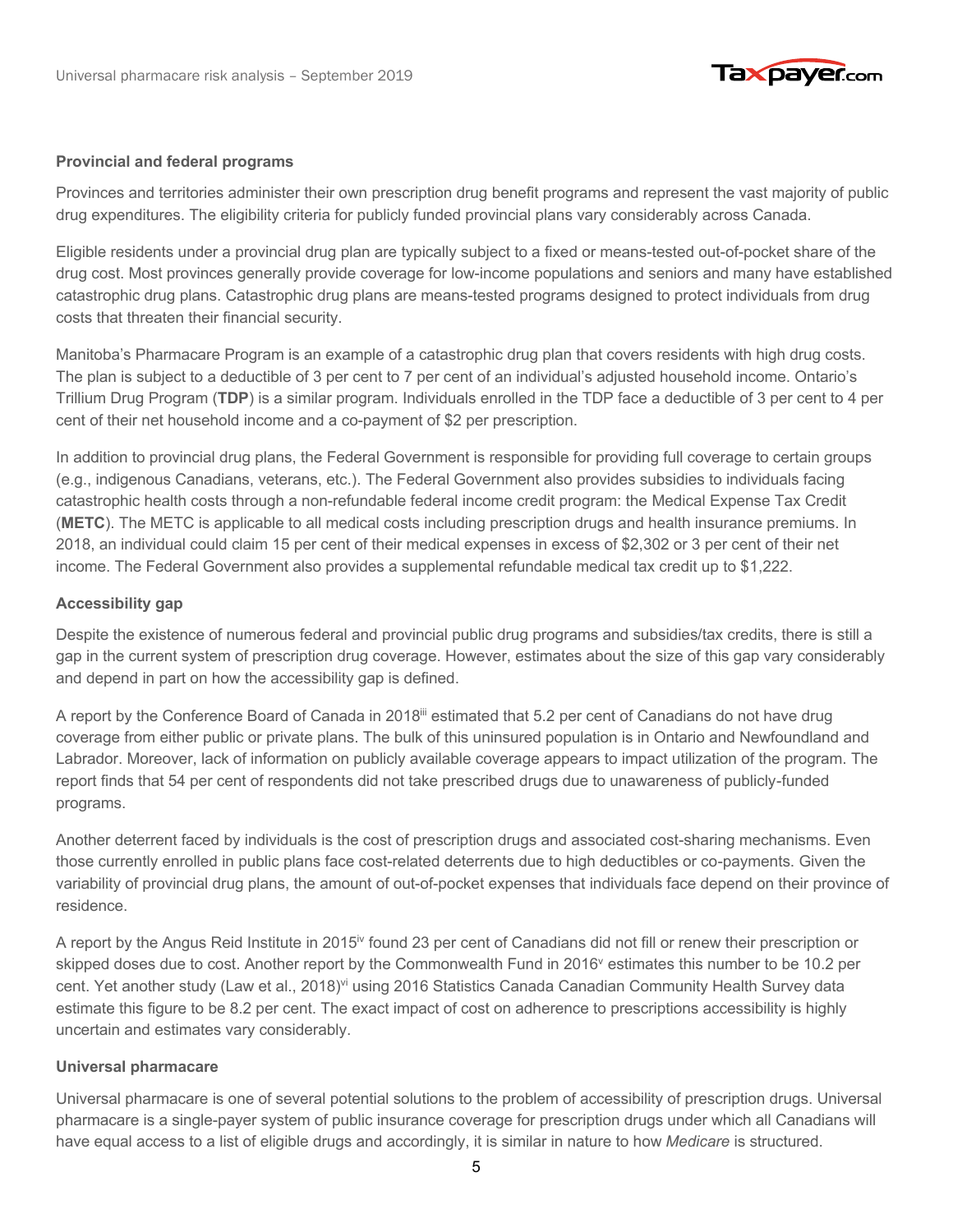

Under Medicare, provinces receive funding for hospital and physician services from the Federal Government through the Canada Health Transfer (**CHT**) under the *Canada Health Act, 1984*. Historically, the Federal government funded 50 per cent of the provincial governments' eligible health expenditures. In recent years, the Federal Government component of the CHT represents only about 20 per cent to 25 per cent of the provincial government's healthcare cost. In 2017, the Government of Québec reported a 23.3 per cent share of federal funding in provincial health spending<sup>vii</sup>.

In March 2016, the House of Commons Standing Committee on Health (**HESA**) undertook a study to explore the option of expanding the *Canada Health Act* to include prescription drug coverage<sup>viii</sup>. In addition to administering the public hearing on the topic, in September 2016, the Parliamentary Budget Officer (**PBO**) was mandated by HESA to estimate the financial cost of a universal pharmacare program in Canada. In response, in September 2017, PBO presented the findings of its report entitled, *Federal Cost of a Universal pharmacare Program,* to the committeeix.

The Federal government announced the creation of the Advisory Council on the Implementation of National Pharmacare (**the Advisory Council**) in its 2018 budget. In June 2019, the Advisory Council released its final report of its findings regarding the implementation of universal pharmacare entitled, A prescription for Canada: Achieving pharmacare for all<sup>x</sup>. As part of their report, the Advisory Council released their projections of total prescription drug spending with and without universal pharmacare in Canada.

### Purpose of the study Purpose of the study

This study builds on the PBO's and the Advisory Council's cost estimates and employs a risk-based approach to assessing the fiscal impact of universal pharmacare based on our review of the underlying literature.

We have strived to be as transparent as possible in this study. Our methodology and data assumptions are explained within the report. We encourage other commentators to do the same to enable an open and transparent conversation about universal pharmacare and other alternatives.

This study is in no way an evaluation or cost-benefit assessment of universal pharmacare. The potential socioeconomic benefits of universal pharmacare have not been considered. To our knowledge, a comprehensive cost-benefit assessment has not been conducted on universal pharmacare and alternatives. We have only assessed the cost side of the equation based on our review of the PBO report, the Advisory Council report and other relevant literature. This study was funded by the Canadian Taxpayers Federation based on a proposal submitted by RSM Canada (**RSM**).

### Guiding principles Guiding principles

Our fiscal impact analysis of the cost of universal pharmacare was guided by the following key principles:

- **Transparency** it is worth mentioning again that we think it is vital to be very clear regarding the methodology employed, data and underlying assumptions and to make this information as accessible as possible. Being fully transparent allows readers of this report to assess the voracity of our key findings. We welcome this scrutiny.
- **Directly consider risk** all fiscal impact models are based on data assumptions and projections that may or may not materialize. We have developed a probabilistic model to more explicitly and directly consider the inherent risk associated with key input variables. A model that defines expected values of costs and uncertainties probabilistically is consistent with the guidelines for economic evaluation of health technology as provided by Canadian Agency for Drugs and Technologies in Health (**CADTH**) xi.
- **Be conservative and cautious** we think it is important to "plan for the worst and hope for the best". As currently structured, universal pharmacare represents one of the largest expansions to Canada's social programs in a generation and accordingly we believe any assessment of the program requires a cautious approach.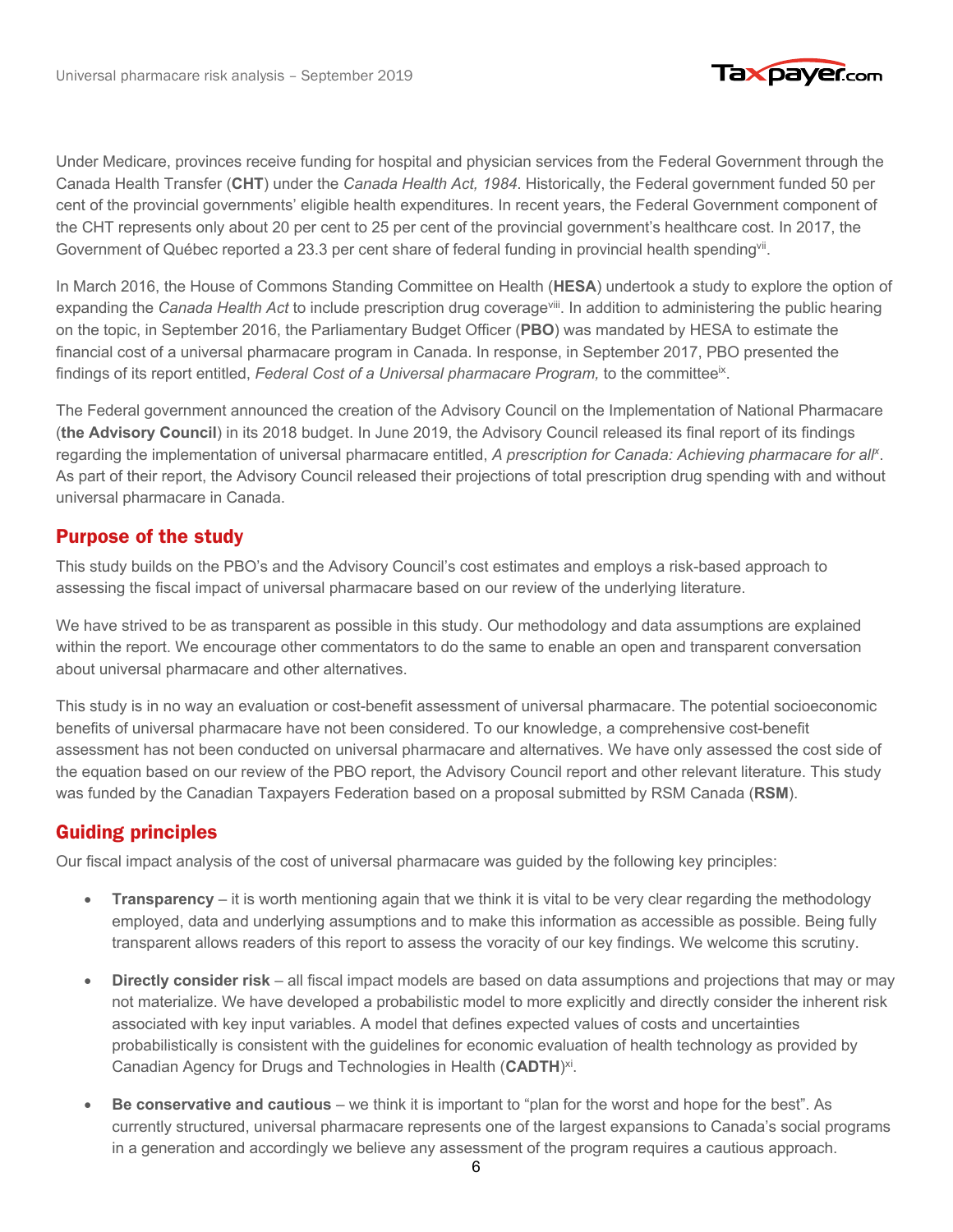

This report is strictly focused on our findings regarding the fiscal impact of universal pharmacare. It is important to note that RSM is not providing any recommendation regarding whether universal pharmacare is a good use of taxpayer dollars. As noted above, we believe that a comprehensive cost-benefit analysis that looks at all the socioeconomic and financial benefits and costs and alternatives to universal pharmacare is required to make this determination.

#### Scope Scope

#### **Approach**

We started by conducting a review of the PBO's universal pharmacare report and HESA's recommendations based on the PBO report. This initial phase of work also included reviewing other existing studies and reports on universal pharmacare and alternatives to universal pharmacare. Next, we reverse-engineered the PBO's model to better understand how the PBO developed their cost estimates, which also helped us to determine the critical model inputs. Additionally, we reviewed the Advisory Council's report to understand their methodology for estimating the cost of universal pharmacare. We then developed a model based on the PBO's and the Advisory Council's model that would directly assess the risk associated with the fiscal impact of universal pharmacare. To be more specific, we developed a Monte Carlo simulation model as an overlay to the model. After identifying the critical inputs, we conducted a detailed review of these assumptions based on a literature review of a number of studies and assessments. Lastly, we re-estimated the cost of universal pharmacare based on the Monte Carlo simulation model developed where we sought to reflect the inherent uncertainty associated with key inputs.

#### **Limitations**

RSM relied upon the completeness, accuracy and fair presentation of all the information, data and representations obtained from various sources which were not audited or otherwise verified by RSM. These sources include:

- The PBO's report;
- The Advisory Council's report;
- CIHI's National Prescription Drug Utilization Information System (**NPDUIS**) database; and
- Published and peer-reviewed economic literature.

RSM reserves the right at its discretion to withdraw or make revisions to this report should we be made aware of facts existing at the date of the report that were not known to us when we prepared this report.

The findings are as of the date hereof and RSM is under no obligation to advise any person of any change or matter brought to its attention after such date, which would affect the findings and RSM reserves the right to change or withdraw this report. This information has been prepared solely for the use and benefit of, and pursuant to a buyer relationship exclusively with the Canadian Taxpayers Federation. RSM disclaims any contractual or other responsibility to others based on its use. Any use that a third party makes of this report or reliance thereon, or any decision made based on it, is the responsibility of such third party.

#### Note to reader Note to reader

This report has been prepared by RSM based on the PBO's report, the Advisory Council's report and from other sources as referenced throughout. Our assessment is based on our professional interpretation of the information. In preparing this report, we have strived to be as transparent as possible in terms of the methodology employed, data sources used and any assumptions made to ensure users of the report can properly critique and assess this report's conclusions.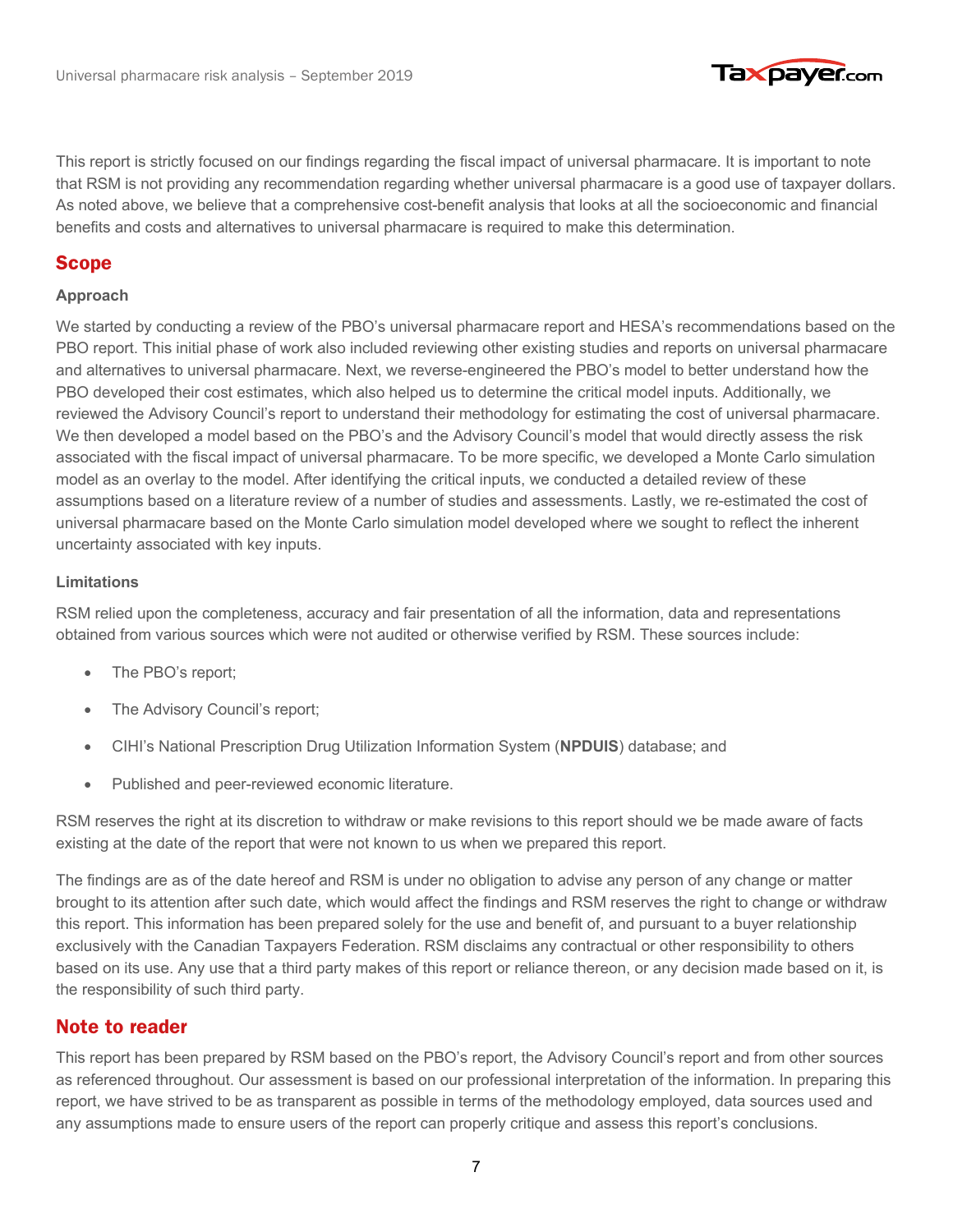

# **Review of the Advisory Council Report**

## Introduction Introduction

Our analysis begins with a review of the fiscal cost estimates as outlined in the Advisory Council's report, *A prescription for Canada: Achieving pharmacare for all*. In this section of our report, we provide a brief overview of the Advisory Council's key findings and their calculations to estimate the cost associated with universal pharmacare.

The Advisory Council builds on the PBO's methodology for fiscal cost estimates of universal pharmacare. As per HESA's recommendation, the PBO assumed that universal pharmacare would be based on the Régie de l'assurance maladie du Québec (**RAMQ**) formulary. The Advisory Council recommended a stepwise implementation of universal pharmacare starting with an initial formulary covering only essential medicines for major conditions in 2022 and transitioning to a more comprehensive formulary by 2027. Same as the PBO, the Advisory Council assumed RAMQ as the adopted formulary in 2027. Quebec's formulary represents the most generous list of eligible drugs in Canada and consists of over 8,000 drugs.

#### Overview of the Advisory Council's estimates Overview of the Advisory Council's estimates

Table 1 below outlines at a high level the Advisory Council's calculations regarding the fiscal impact of universal pharmacare. The Advisory Council projected base year 2017 non-aggregated prescription drug expenditures data from IQVIA to 2027 expenditures and used this data to estimate expenditures on total prescription drugs.

The Advisory Council estimates that without universal pharmacare, total spending on prescription drugs will be \$51.6 billion in 2027 (Line 1). Of this, \$23.0 billion was estimated to be funded by the public sector (Line 1a) under status quo, \$19.8 billion by private insurance companies (Line 1b) and \$8.8 billion directly by individuals (i.e., out-of-pocket expenditures) (Line 1c). It is important to note that these figures are not actual expenditures. Rather, the Advisory Council allocated the share of public, private and out-of-pocket spending on drugs using a primary payer methodology. The implications of utilizing this approach are discussed in the next section of this report.

The primary payer refers to the entity (public, private or out-of-pocket) that paid for the largest share of the drug cost. For example, if an individual incurred a drug expense of \$100, \$70 of which was covered by a public drug program and \$30 by the individual as a co-payment, the full \$100 amount will be allotted to the public sector. The \$30 paid by the individual is therefore not counted in the out-of-pocket expenditures.

Under a universal pharmacare scenario, the Advisory Council estimates the total spending on drugs in 2027 to be \$46.8 billion (Line 2). Of this \$46.8 billion, \$40.0 billion will be eligible under universal pharmacare per the RAMQ formulary (Line 2a). The remaining \$6.8 billion will be borne by other public plans covering drugs not included in the RAMQ formulary (Line 2b), private plans (Line 2c) and out-of-pocket by individuals (Line 2d).

The Advisory Council suggests that universal pharmacare will save \$4.8 billion in aggregate in 2027 (Line 3) based on a cost of \$46.8 billion. As the public sector is estimated to fund \$23.0 billion in prescription drugs without universal pharmacare (Line 1a), the additional cost of universal pharmacare to the public sector net of revenue from co-payment (Line 4) and ancillary public savings (Line 5) is estimated at \$15.4 billion (Line 6).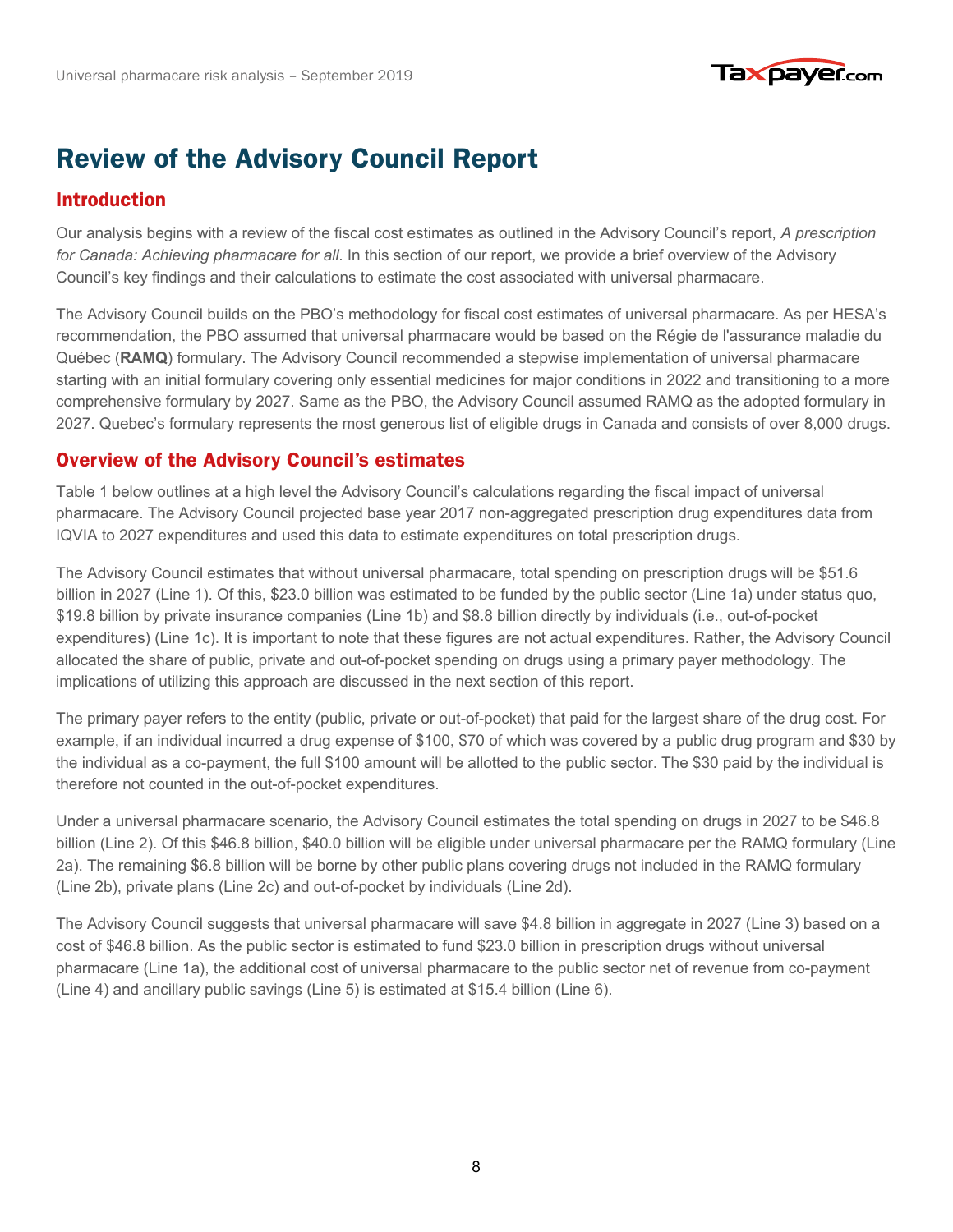

| <b>Description</b>                                                                            | 2027   |
|-----------------------------------------------------------------------------------------------|--------|
| (1) Total spending on drugs (without universal pharmacare)                                    | \$51.6 |
| (1a) spending by public plans                                                                 | \$23.0 |
| (1b) spending by private plans                                                                | \$19.8 |
| (1c) spending out-of-pocket                                                                   | \$8.8  |
| (2) Total spending on drugs (under universal pharmacare)                                      | \$46.8 |
| (2a) spending on eligible drugs                                                               | \$40.0 |
| (2b) spending by other public plans (non-eligible drugs)                                      | \$1.9  |
| (2c) spending by private plans                                                                | \$2.8  |
| (2d) spending out-of-pocket                                                                   | \$2.1  |
| (3) Total estimated savings under universal pharmacare $[(2) - (1)]$                          | \$4.8  |
| (4) Revenue from co-payment                                                                   | \$0.7  |
| (5) Ancillary public savings                                                                  | \$2.8  |
| (6) Net cost of universal pharmacare to public sector<br>$[(2a) + (2b)] - [(1a) + (4) + (5)]$ | \$15.4 |

*Table 1 - The Advisory Council's estimated costs and savings under universal pharmacare (in \$ billions), 2027*

A similar table outlining the cost estimate calculations in the PBO model is detailed in Appendix C. Our model suggests that the fiscal impact of universal pharmacare is highly sensitive to a number of assumptions. The PBO and the Advisory Council conducted a sensitivity analysis on some of these key assumptions to determine a high and low estimate of total spending on drugs. Although the Advisory Council has considered possible alternate scenarios, our analysis builds on the PBO's and the Advisory Council's report by conducting a more comprehensive risk analysis to explicitly consider and model uncertainty.

We begin by describing the key components of the PBO and the Advisory Council's calculations.

## Key components of the cost estimation Key components of the cost estimation

We believe the following are the key drivers of the PBO and the Advisory Council's cost estimates for universal pharmacare:

• **Behavioural effect –** an increase in overall consumption on prescription drugs under a universal pharmacare program. This is a consequence of decreased out-of-pocket expenditures and improved access. The Advisory Council assumed a 1 per cent reduction in out of pocket spending will lead to a  $0.1 - 0.2$  per cent increase in total drug consumption. The PBO assumed a 0.14 per cent increase in total drug consumption.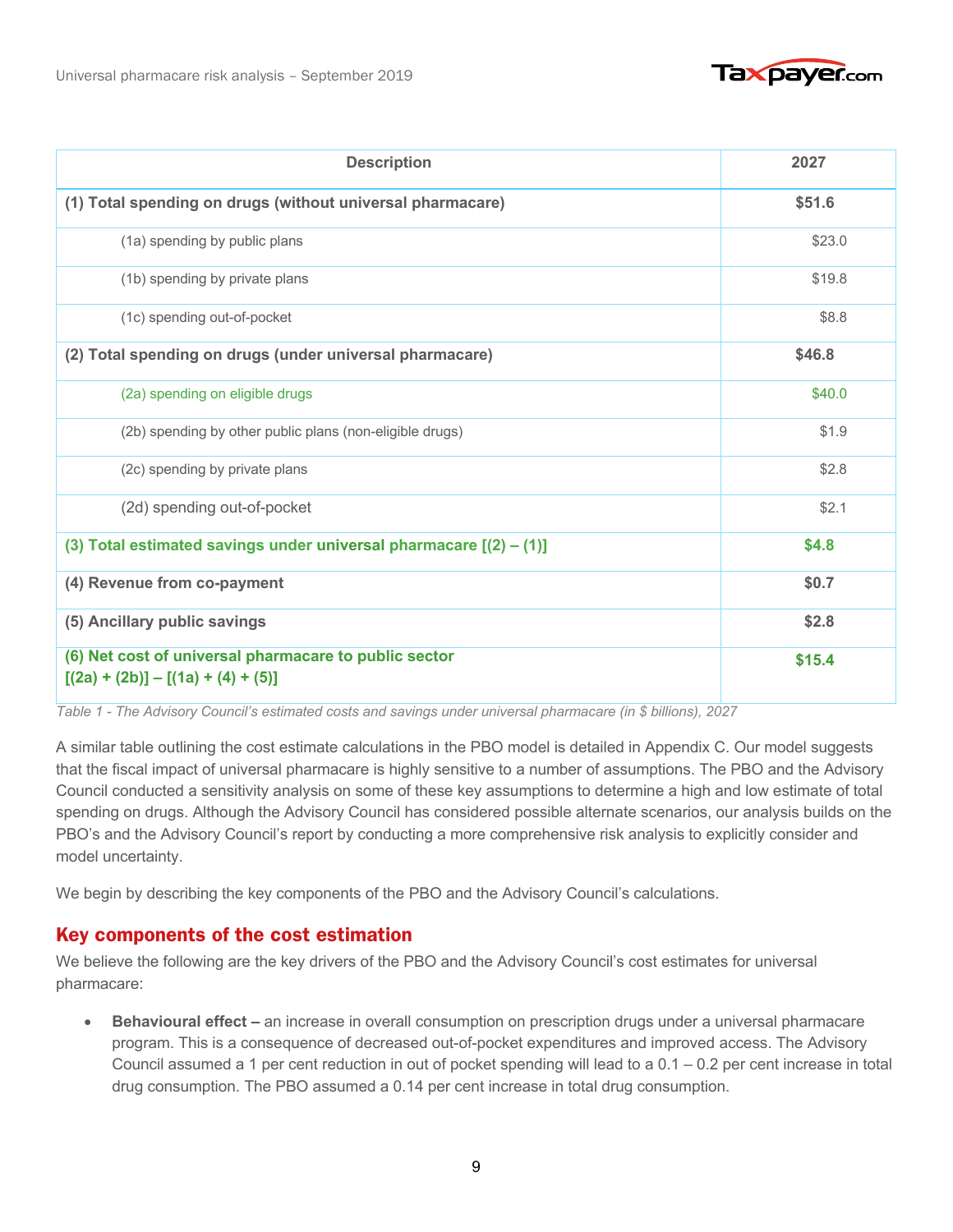

- **Price discount effect** a further reduction will apply to drug prices achieved through improved negotiation position of the government with drug companies. The Advisory Council assumed a 20 per cent rebate on current public plan spending for brand name drugs and discount between 25 and 40 per cent on new brand name drugs entering the market. The PBO assumed a 25 per cent price discount.
- **Growth Rate** the Advisory Council projected the total spending on drugs on a growth rate of 6.3 per cent including confidential rebate and a growth rate of 6.7 per cent excluding confidential rebate, on average. The PBO assumed a growth rate of 3.1 per cent on universal pharmacare drugs.

Our model indicates that the cost estimates are highly sensitive to the assumptions made under the behavioural effect and the price discount effect. The following sub-sections are focused on reviewing these two impacts.

#### Behavioural effect of universal pharmacare Behavioural effect of universal pharmacare

As defined in the previous section, the behavioural effect is the increase in utilization of prescription drugs due to greater access and lower out-of-pocket expenditures borne by individuals. The Advisory Council assumes for every 1 per cent reduction in out of pocket spending will lead to a 0.1 – 0.2 per cent increase in total drug consumption.

#### **Price elasticity of demand and expenditures**

The behavioural effect is calculated using price elasticity estimates to monetize the increase in consumption of prescription drugs due to universal pharmacare. The price elasticity of demand measures the responsiveness of the quantity demanded for a good or service to a change in its price (holding everything else constant). It is the percentage change in the quantity demanded, or consumed, due to a one per cent change in price.

The PBO, and by extension the Advisory Council, utilized estimates of the price elasticity of *expenditure* for prescription drugs. This is the percentage change in total prescription drug expenditures that is associated with a one per cent change in out-of-pocket expenditures on prescription drugs. The PBO assumed that the behavioural effect does not apply to exceptional drugs. These are drugs with strict eligibility requirements and many are subject to various expenditure caps (i.e., subject to some fixed price per patient per year). We understand that non-exceptional drugs, however, are generally not subject to an expenditure cap. Accordingly, the price elasticity of demand (in other words, price elasticity of utilization) and price elasticity of expenditure of prescription drugs are broadly comparable and we have treated them as such in our review of the relevant literature.

The PBO report assumes an elasticity of -0.14 per cent, which is the average elasticity based on a study (Contoyannis et al., 2005)<sup>xii</sup> that estimates the range to be between -0.12 per cent and -0.16 per cent. The -0.14 per cent elasticity means that for a one per cent *decrease* in the out-of-pocket cost of prescription drugs, expenditures on prescription drugs will *increase* by 0.14 per cent. The Advisory Council assumes a range between 0.1 and 0.2. However, this does not capture the full range of variation in elasticity estimates.

Figure 3 illustrates the range of elasticity of demand/expenditure for prescription drugs (values in the figure shown in absolute terms for simplicity) found in the literature we reviewed. Table B1 in Appendix B includes further details of each study (i.e. country and sub-group analyzed, type of cost measured and methodology utilized). Our review indicates the following:

• Nearly all of the studies we reviewed based their estimates on some sort of natural experiment where a change in government policy and/or regulations led to an increase or decrease in out-of-pocket expenditures. For example, the study used by the PBO (Contoyannis et al., 2005) is based on a relatively minor increase in co-payments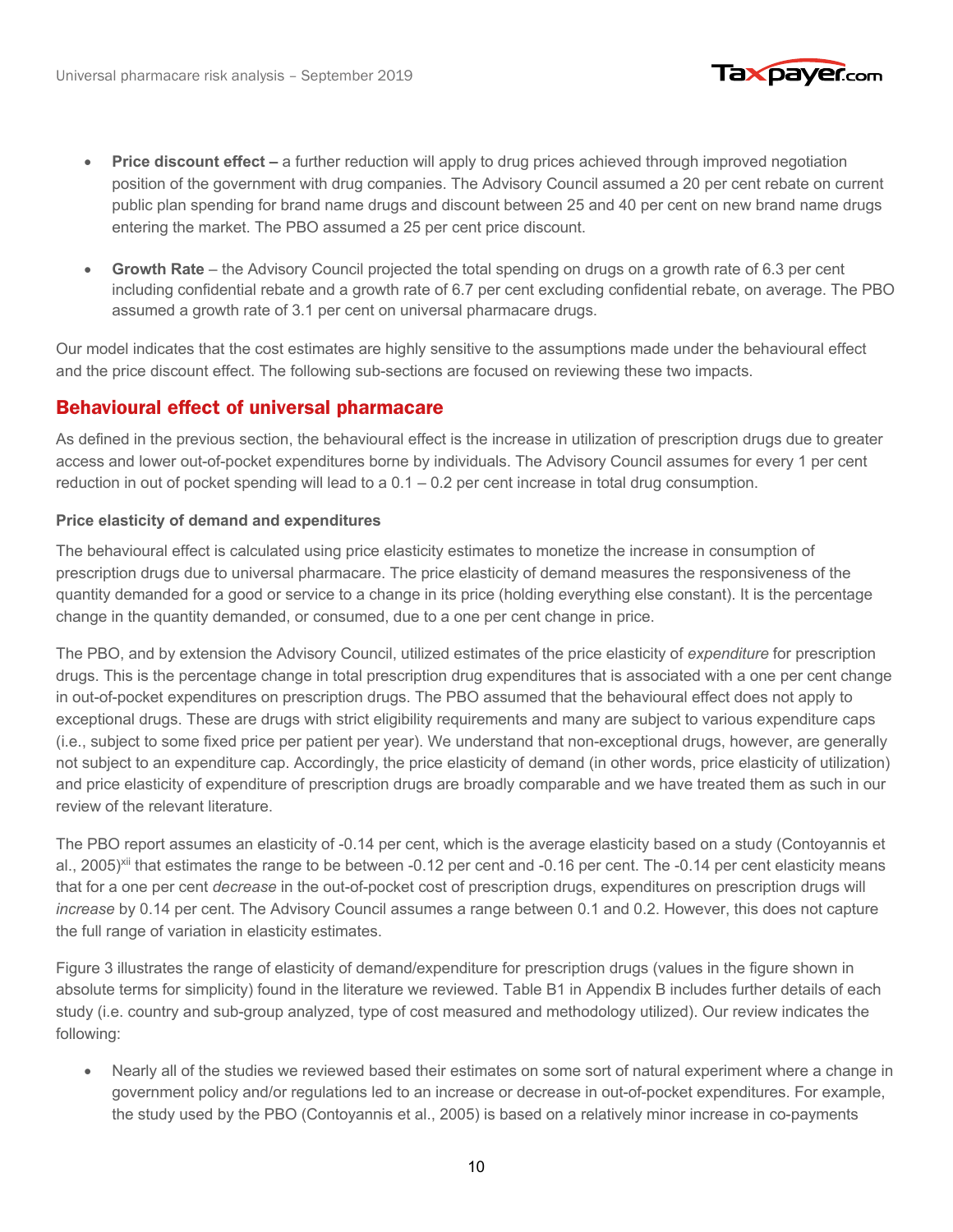

associated with prescription drugs due to a change in government policy. While relevant to the present discussion, the implementation of universal pharmacare is substantially different in scale and scope.

- The demand for prescription drugs is generally inelastic. Nearly all of the studies we reviewed indicated elasticity estimates that are less than one in magnitude. That being said, there is considerable variation. As shown in the figure, elasticity estimates we found in the literature range from 0.06 to 1.15 (absolute value). The elasticity estimate used by the PBO is at the lower end of this range. Of the 27 studies we reviewed, 18 had more sensitive average elasticity estimates and 8 had less than the PBO's estimate (see Figure 3 below and Table B1 in Appendix B for details).
- The studies we looked at also ranged in terms of the sub-groups they were investigating. For instance, many studies focused on estimating elasticity estimates for seniors, non-elderly and/or lower income groups. The study (Contoyannis et al., 2005) that informed the PBO's elasticity estimate looked at seniors in Québec. Other studies, however, did not explicitly focus on a particular sub-group. Demographic differences across provinces will most likely produce a varying elasticity estimates. Additionally, as Canadian provinces currently have different publiclyfunded drug programs in place, this difference in policy framework will also add to the variability.
- Many of the studies focused on Canada were particularly dated and based on data from the 1990s. During this period, the utilization of pharmaceuticals in Canada increased quite significantly as measured by the share of pharmaceutical expenditures in total healthcare expenditures (Figure 1).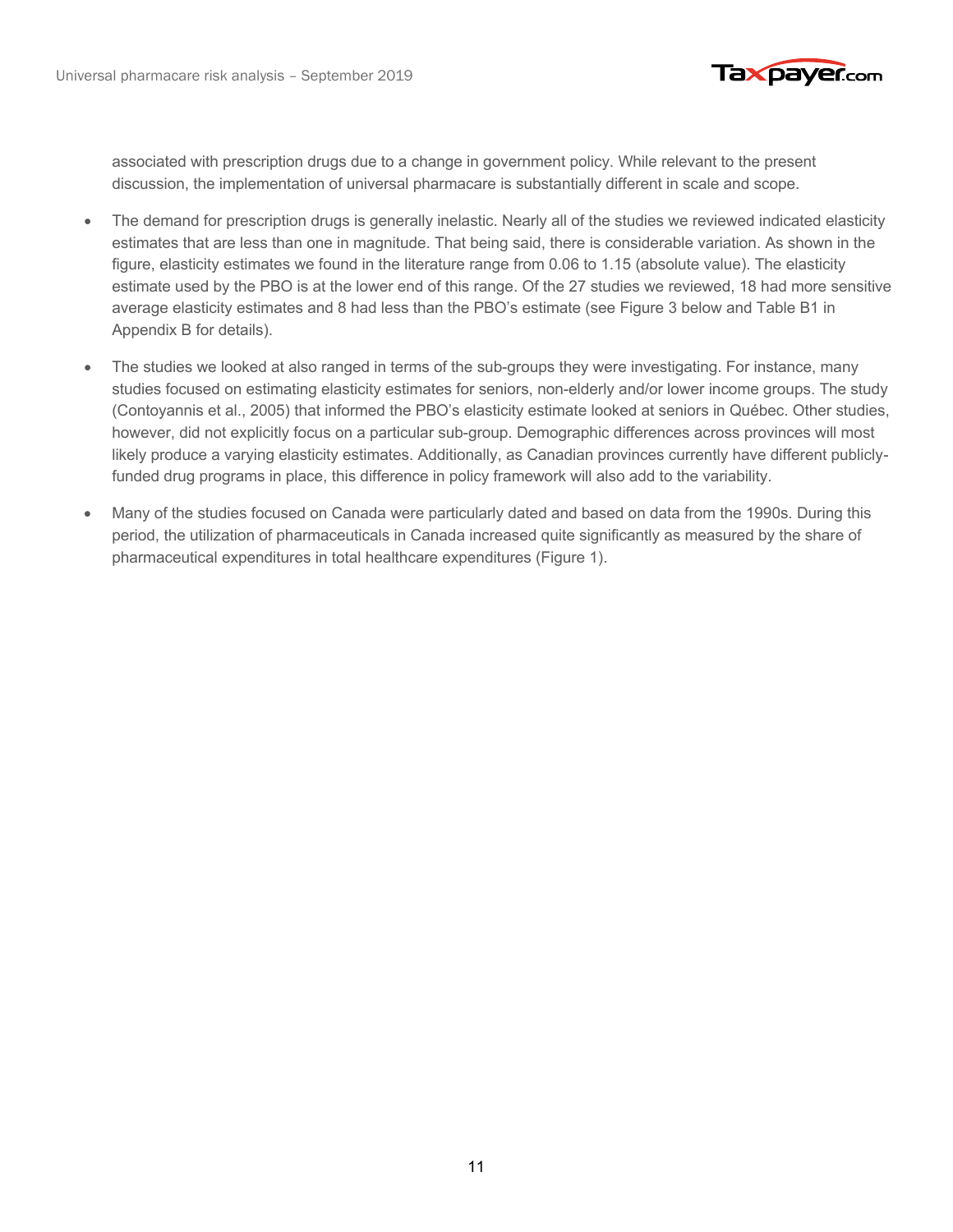

#### *Figure 3 - Ranges of price elasticity in literature (in absolute values)*



**The Advisory Council's estimated value of 0.1 – 0.2**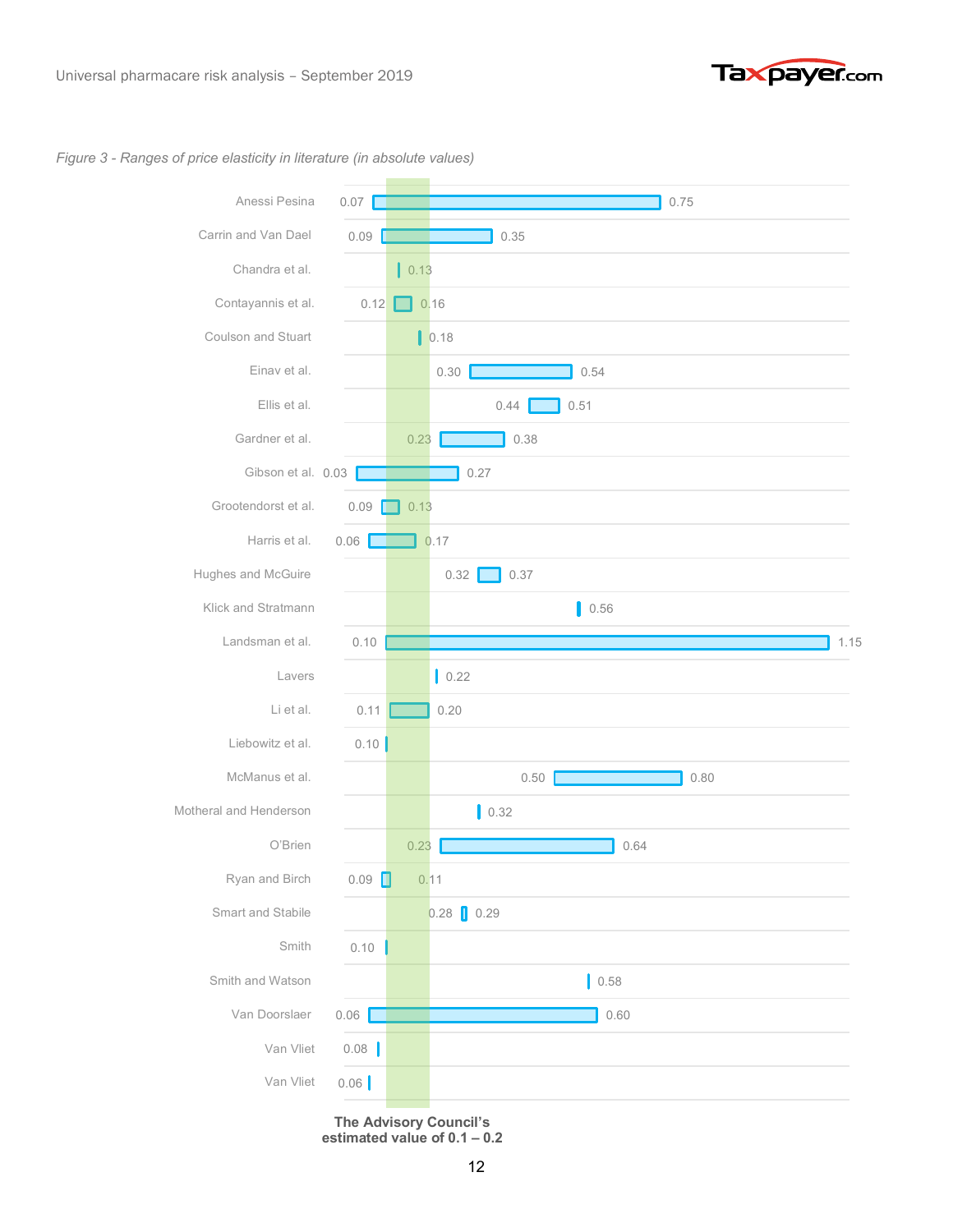

Although the studies referenced in Figure 3 provide a framework for an estimation of elasticity, we cannot say for certain how the utilization of prescription drugs will change due to the implementation of universal pharmacare. As shown above, there is considerable variation in elasticity estimates. Accordingly, we recommend that broad ranges should be utilized to estimate the behavioural impact associated with universal pharmacare.

#### **Percent decrease in out-of-pocket expenditures**

Another important aspect of estimating the behavioural impact associated with universal pharmacare is the percentage decrease in out-of-pocket expenditures. Under universal pharmacare, the Advisory Council assumed a \$2 co-payment for essential medications and a \$5 co-payment for all other eligible drugs, subject to exceptions with a max of \$100 per person. Therefore, the introduction of universal pharmacare will decrease the cost of out-of-pocket to individuals while increasing the spending on covered drugs under the program, per the behavioural effect. The percentage decrease in outof-pocket expenditures multiplied by the price elasticity yields the behavioural effect.

The PBO assumes that the behavioural effect only applies to non-exceptional drugs and accordingly does not consider out-of-pocket expenditures associated with exceptional drugs from the calculation of the percentage decrease in out-ofpocket expenditures.

Furthermore and as mentioned in the previous section of this report, the Advisory Council allocated the share of public, private and out-of-pocket drug spending on a primary payer methodology. Under this approach, out-of-pocket expenditures only include instances where the largest share of the drug cost was paid out-of-pocket by the individual. The use of this methodology overestimates public sector expenditures and underestimates out-of-pocket expenditures. Recall that total expenditures on prescription drugs was \$51.6 billion in 2027, \$8.8 billion of which was estimated to be paid through out-of-pocket expenditures. In reality, out-of-pocket expenditures on prescription drugs should be \$15.1 billion, as reported by CIHI (actual figure 2015 forecasted to 2027). Adjusting out-of-pocket expenditures to the CIHI value, while holding everything else constant, resulted in a slightly higher behavioural effect.

#### Price discount under universal pharmacare Price discount under universal pharmacare

Another factor that is key in assessing the fiscal impact of universal pharmacare is the price discount effect. This discount is said to be achieved due to the joint negotiation power of the Federal Government and provincial governments under a single-buyer universal pharmacare program. The Advisory Council indicated that a 20 per cent rebate is achievable on current public plan spending for brand name drugs under the formulary and a rebate between 25 and 40 per cent on new brand name drugs entering the market. Rebates are a form of price concession paid by a drug manufacturer to the plan provider. Rebate negotiations are generally confidential.

Joint purchasing of prescription drugs already exists in Canada through the Pan-Canadian Pharmaceutical Alliance (**pCPA**) xiii. Established in 2010, pCPA is mandated to negotiate lower drug prices through a joint public sector alliance. All ten provinces are members of the alliance, along with the Federal Government. Since its establishment, pCPA has been very successful in negotiating down prices for prescription drugs. For example, pCPA announced a 25 to 40 per cent price reduction in about 70 of the most commonly prescribed generic drugs<sup>xiv</sup>.

It appears that pCPA has played an important role in negotiating down drug prices. From 1975 to 2010, drug expenditures as a percentage of total healthcare expenditures increased from 8.8 per cent to 16.8 per cent (Figure 1). Drug expenditures as a share of total healthcare expenditures decreased to 15.8 per cent in 2016. The 2017 annual report published by Patented Medicine Prices Review Board (PMPRB)<sup>xv</sup>, an independent body, showed that Canadian list prices of patented drugs have fallen quite a bit since 2010. In the recent years, inflation (measured by Consumer Price Index) has outpaced the rise in patented drug prices. Furthermore, when confidential rebates are taken into consideration, the net patented price of drugs (which is the transaction price) is much lower than the list price.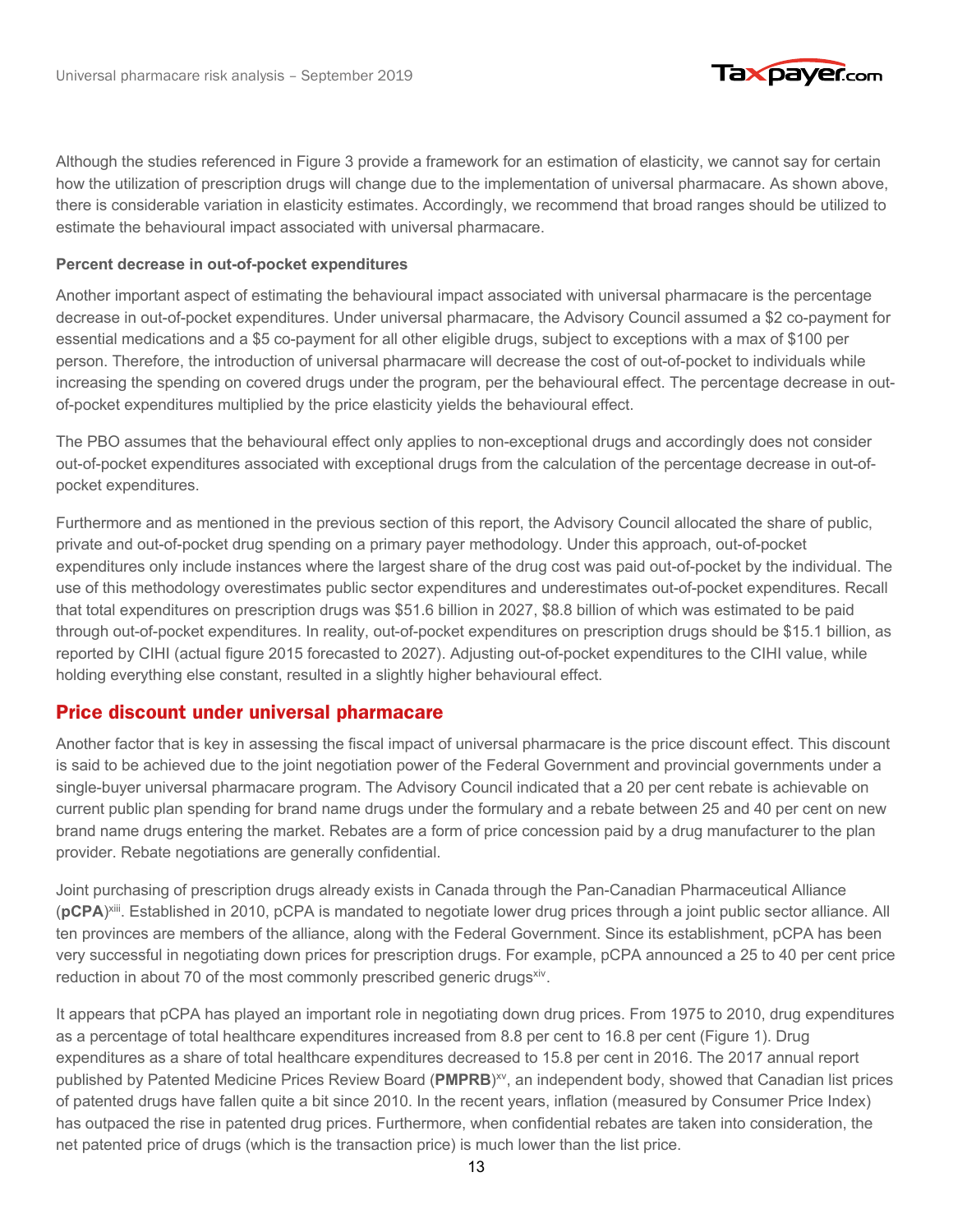

The report also found Canadian patented drug prices to be in the middle ranges when ranked internationally among seven comparator countries (**PMPRB7**). Based on the median-international-price (**MIP**) to Canadian price ratio, in 2017, Canadian drug prices were about 26 per cent lower than PMPRB comparator prices when confidential rebates are included. Excluding confidential rebates, Canadian prices were about 8 per cent lower than comparators.

Canadian drug prices are already lower in comparison to other comparable countries. Prices are further driven down by confidential rebates. Accordingly, we are not sure if universal pharmacare will generate additional savings for prescription drugs. Any reduction in price from stronger negotiation power would likely only apply to drugs that are currently purchased by the private sector.

Similar to the 40 per cent reduction in generic drug prices through the pCPA, the government may be able to negotiate a price discount of up to 40 per cent for all prescription drugs under universal pharmacare. However, the bulk of the price discount will be applied on drugs that are currently purchased through private plans or out-of-pocket expenditures. Excluding confidential rebates, this 40 per cent discount would translate to about 25 per cent list price discount assuming a 15 per cent existing confidential rebate. In reality, confidential rebates may be higher as indicated by the difference between Canadian transaction drug prices and the list prices reported by PMPRB.

The public sector will face no further discount given pCPA's establishment. The 25 per cent discount rate will be applied to the private insurance, which makes up 36 per cent of the drug expenditures. Out-of-pocket expenditure, accounting for 21 per cent of the expenditure, will also receive a 25 per cent list price discount. On a weighted average basis, this would represent about a 14 per cent discount on total expenditures on drugs (i.e., public, private and out-of-pocket). Even this 14 per cent discount on total drug expenditures is at the higher end of achievable discount. The Advisory Council's estimate of an additional discount between 20 and 40 per cent is therefore a best-case estimate.

Like the price elasticity estimate, the price discount effect is very difficult to forecast with a high degree of accuracy. There are a lot of factors at play. For example, what happens if one or more provinces decide to opt-out of universal pharmacare?

Given the existence of joint negotiation bodies such as the pCPA and the risk associated with estimating the discount rate achievable, we think it is prudent to take a conservative and cautious approach that reflects this uncertainty.

### Key findings Key findings

We found that the fiscal impact of universal pharmacare as estimated by the Advisory Council is highly sensitive to a few key assumptions, particularly the behavioural effect and the price discount. We conducted a critical review of these assumptions based on a review of the underlying literature. Key findings from this review are listed below:

- The behavioural impact is driven by two factors: the elasticity of demand for prescription drugs and per cent decrease in out-of-pocket expenditures due to universal pharmacare. It appears that the PBO and the Advisory Council likely underestimated the elasticity parameter based on our review of the relevant literature and did not reflect the uncertainty found in the literature. Utilizing primary payer data also underestimates the per cent decrease in out-of-pocket expenditures. Accordingly, this leads us to believe that the PBO as well as the Advisory Council has underestimated the behavioural effect associated with universal pharmacare.
- The Advisory Council assumed that universal pharmacare would result in an additional price discount due to improved negotiation position under a single-buyer program. Our analysis suggests that this appears to be on the high end of what is likely achievable.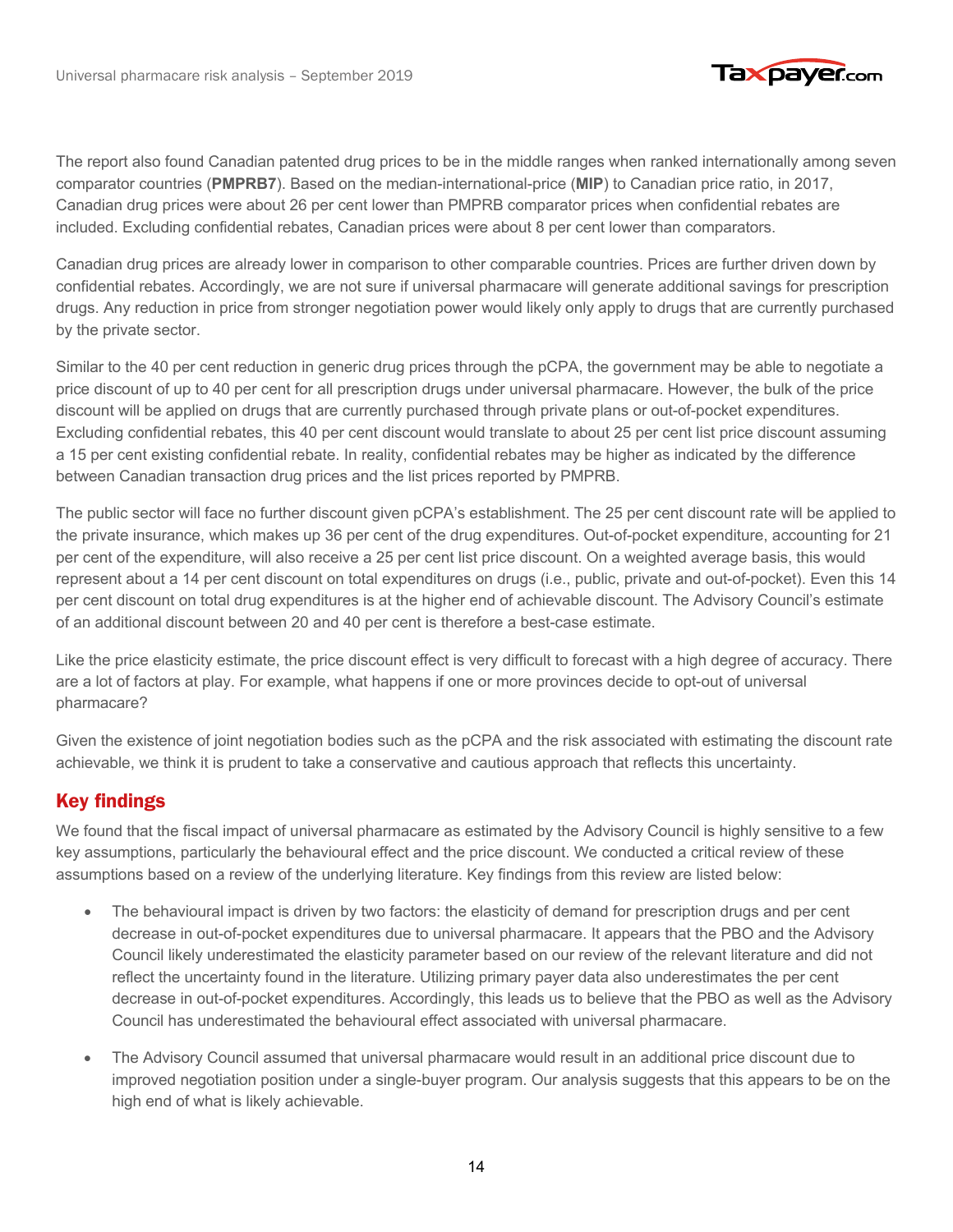

• While the Advisory Council conducted some sensitivity analysis, a more comprehensive risk analysis that looks at a range of factors and reflects the inherent uncertainty associated with key inputs was not conducted.

Adhering to our guiding principles, we believe that risk needs to be more explicitly considered in estimating the fiscal impact. We have tried to address this gap and build on the work conducted by the PBO and the Advisory Council by overlaying a Monte Carlo simulation on the model, which reflects the inherent risk and uncertainty associated with critical inputs. Utilizing a probabilistic model such as the Monte Carlo simulation model is consistent with the CADTH guidelines for economic evaluation of health technology. The following section of this report outlines the results of this analysis.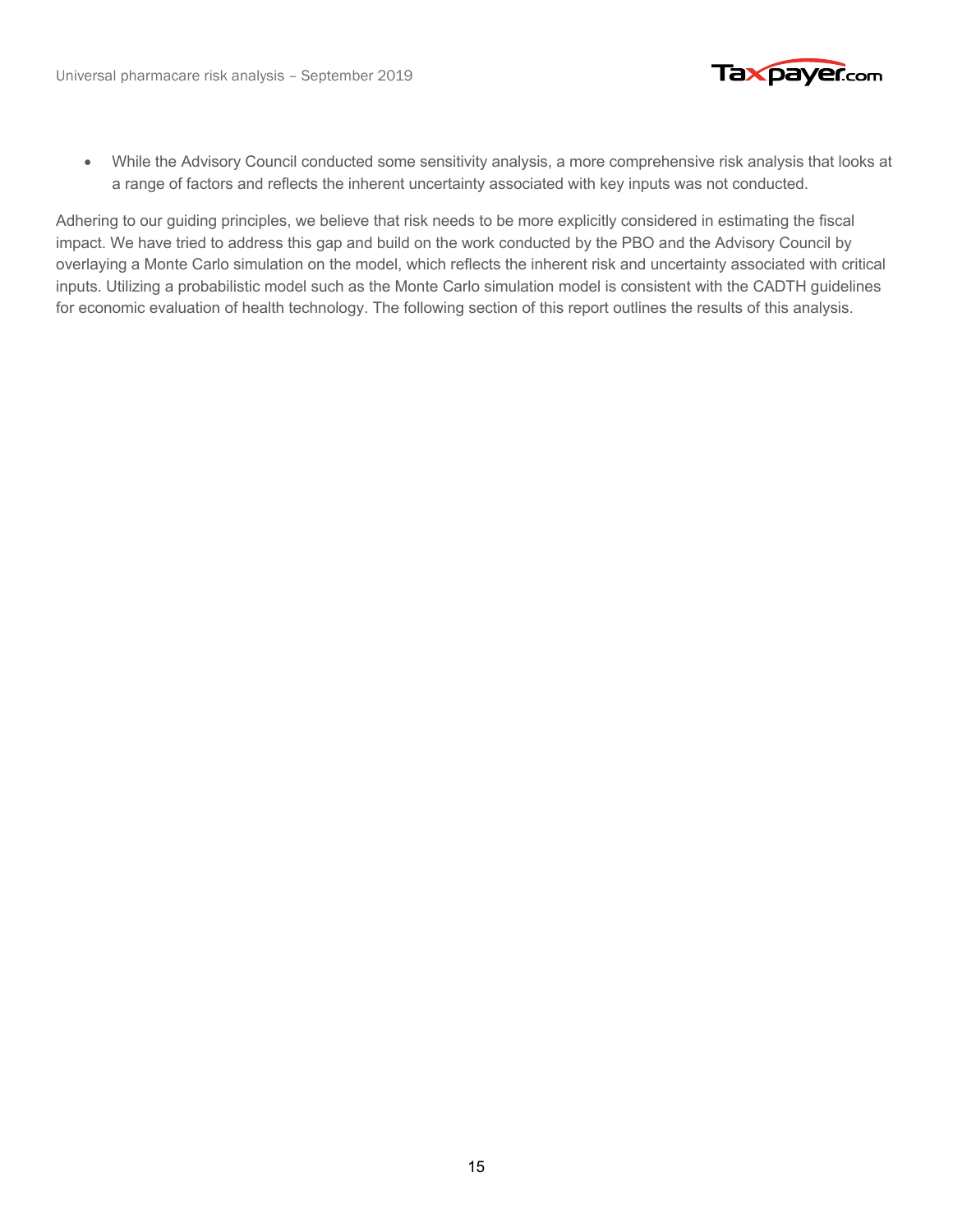

# **Risk Analysis Results**

Our review of the PBO and the Advisory Council's report found that the Advisory Council did not explicitly consider risk associated with the implementation of a universal pharmacare program. In order to assess the fulsome impact of risks associated with this program, we utilized a probabilistic approach to estimate the fiscal impact. More specifically, we developed a Monte Carlo simulation model as an overlay to the PBO's model.

#### Monte Carlo simulation Monte Carlo simulation

A Monte Carlo simulation allows us to define model inputs on a probabilistic as opposed to deterministic basis. Since model inputs are defined on a probabilistic basis then model outputs will be defined as such.

*Figure 4 - Monte Carlo simulation*



This approach allows us to reflect the uncertainty associated with key model inputs and to determine how this impacts model outputs. Monte Carlo simulation is superior to sensitivity analysis as it enables us to assess a range of possible outcomes and to consider a wider set of factors.

#### Key assumptions Key assumptions

Based on our review of the PBO and the Advisory Council's report and the key components of the cost calculation, we have defined the following variable on a probabilistic basis:

- **Price elasticity estimate** a minimum possible value of 0.1 per cent, a mean of 0.3 per cent and a maximum possible value of 0.9 per cent using a pert distribution (a pert distribution is a non-continuous distribution that resembles a normal distribution, but with increased likelihood for obtaining values away from the mean). We applied this figure on a provincial basis, which allows for divergent price elasticities across provinces.
- **Price discount estimate**  a minimum possible price reduction of 10 per cent, a mean of 17.5 per cent and a maximum possible discount of 25 per cent using a pert distribution.

**Growth rate estimate** – a minimum possible growth rate of 6.3 per cent, a mean of 6.5 per cent and a maximum possible rate of 6.7 per cent using a pert distribution.

Our Monte Carlo model builds on the PBO's model while adjusting for some of the changes in estimates by the Advisory Council, as mentioned above. Other assumptions to calculate the cost estimate in our model are based on the PBO's model, given the limited availability of data on the Advisory Council's report for cost estimates. A summary comparing the assumptions made under the PBO, the Advisory Council and our model can be found in Appendix D.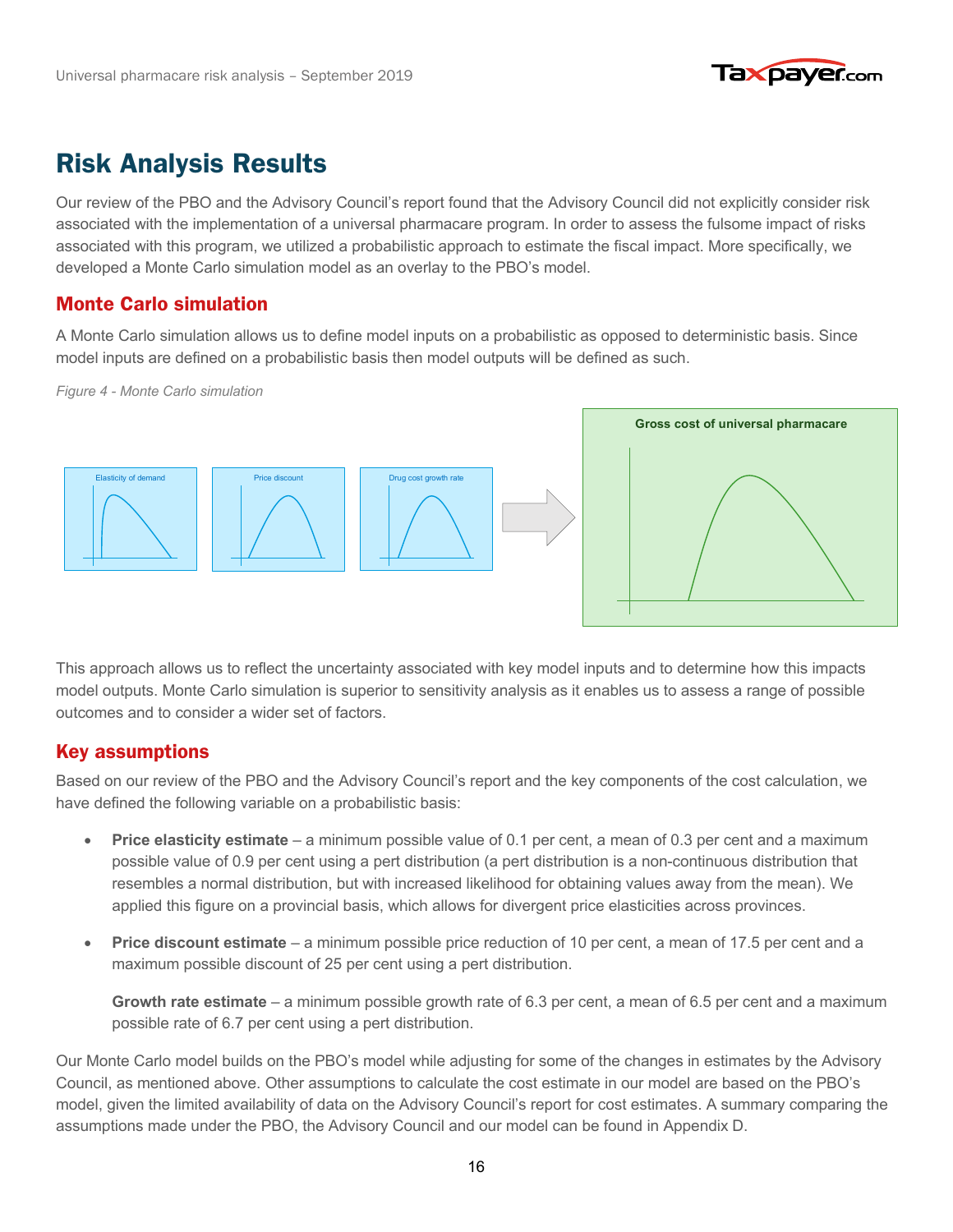

Recall that the Advisory Council used 2017 expenditures on total drugs as the base year. The PBO's model used 2015 expenditure on total drugs as the base year. In order to compare the PBO's and the Advisory Council's cost estimates with our findings, we ran our analysis on two scenarios:

- **Scenario 1 –** the PBO's expenditure on total drugs (base year: 2015) and
- **Scenario 2** the Advisory Council's estimated expenditure on total drugs (base year: 2017),

Both the PBO and the Advisory Council's expenditures were projected to the implementation year, 2027, figures using the growth rate estimates mentioned above.

Note that similar to the PBO's model, our estimate of the cost of universal pharmacare only includes eligible drugs under the RAMQ formulary. Our analysis does not take into account spending by public plans on non-eligible drugs, spending by private sector under a universal pharmacare scenario or decreased spending on government employee drug plans. As such, the results outlined in the next sub-section are estimates of gross cost and savings under universal pharmacare.

### Results Results

#### **Savings under universal pharmacare**

The gross savings under universal pharmacare based on our Monte Carlo model are shown in figure 5 and 6 for scenario 1 and 2 respectively. Our results suggest that there is just under a 50 per cent chance that universal pharmacare will result in net savings.

In both scenarios, there is just over a 50 per cent chance that universal pharmacare will lead to increased costs. Based on the literature we reviewed, it appears that the Advisory Council underestimated the behavioural effect and did not reflect the significant variation associated with this parameter.



*Figure 5 – Scenario 1 probability distribution of savings under universal pharmacare (\$ billion), 2027*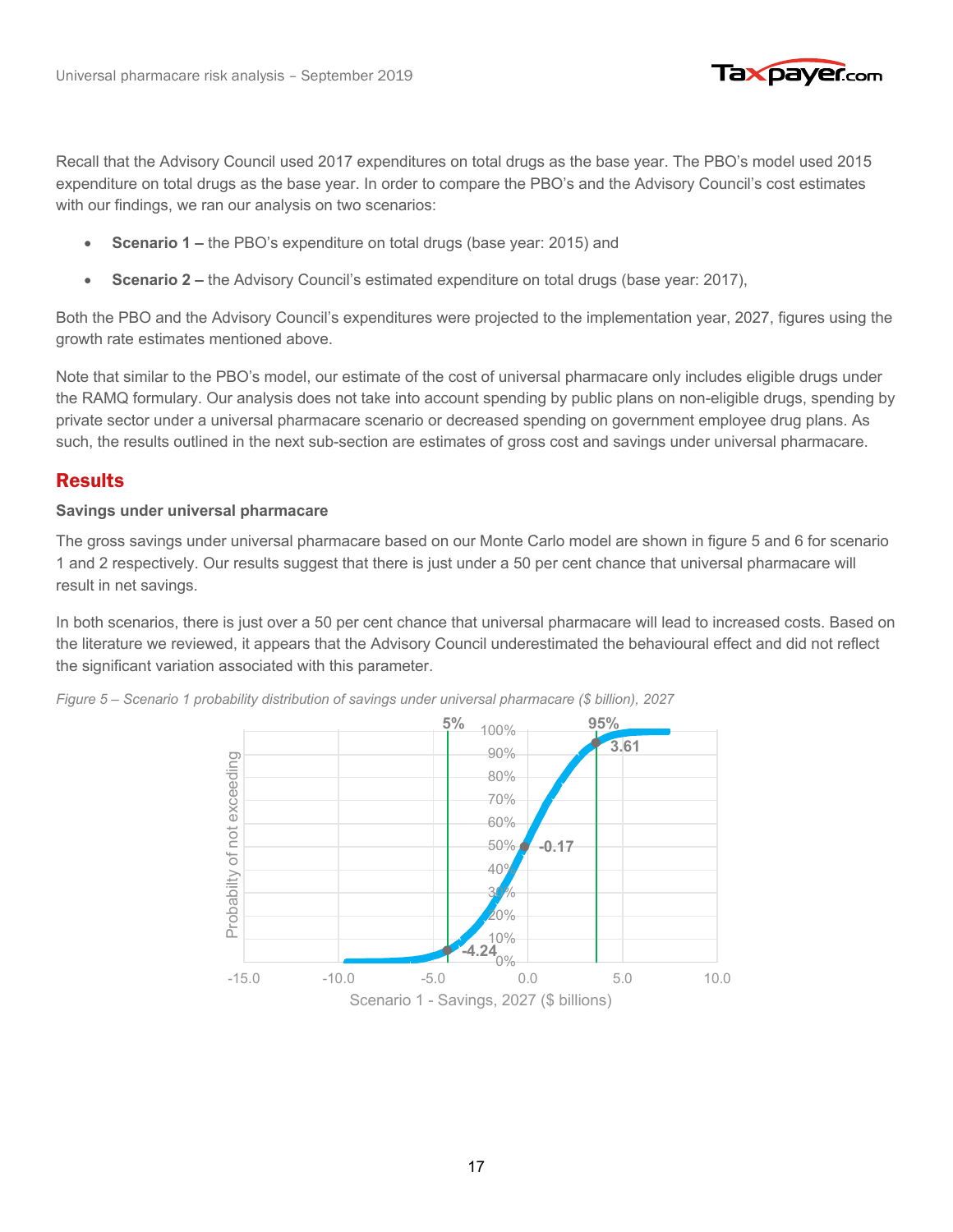



*Figure 6 – Scenario 2 probability distribution of savings under universal pharmacare (\$ billion), 2027*

#### **Gross cost under universal pharmacare**

Looking at total expenditures under scenario 1, the expected value for the gross cost for universal pharmacare is estimated at \$52.5 billion in 2027. Under scenario 2, the expected value is estimated at \$48.3 billion in 2027.

However, there is significant variation in this estimate as shown in the probability distribution shown in figure 7 and 8. Our analysis suggests that there is a 90 per cent probability that universal pharmacare will cost between \$48.6 billion and \$56.6 billion in scenario 1 and between \$44.8 billion and \$52.2 billion in scenario 2.

*Figure 7 – Scenario 1 probability distribution of gross cost under universal pharmacare (\$ billion), 2027*

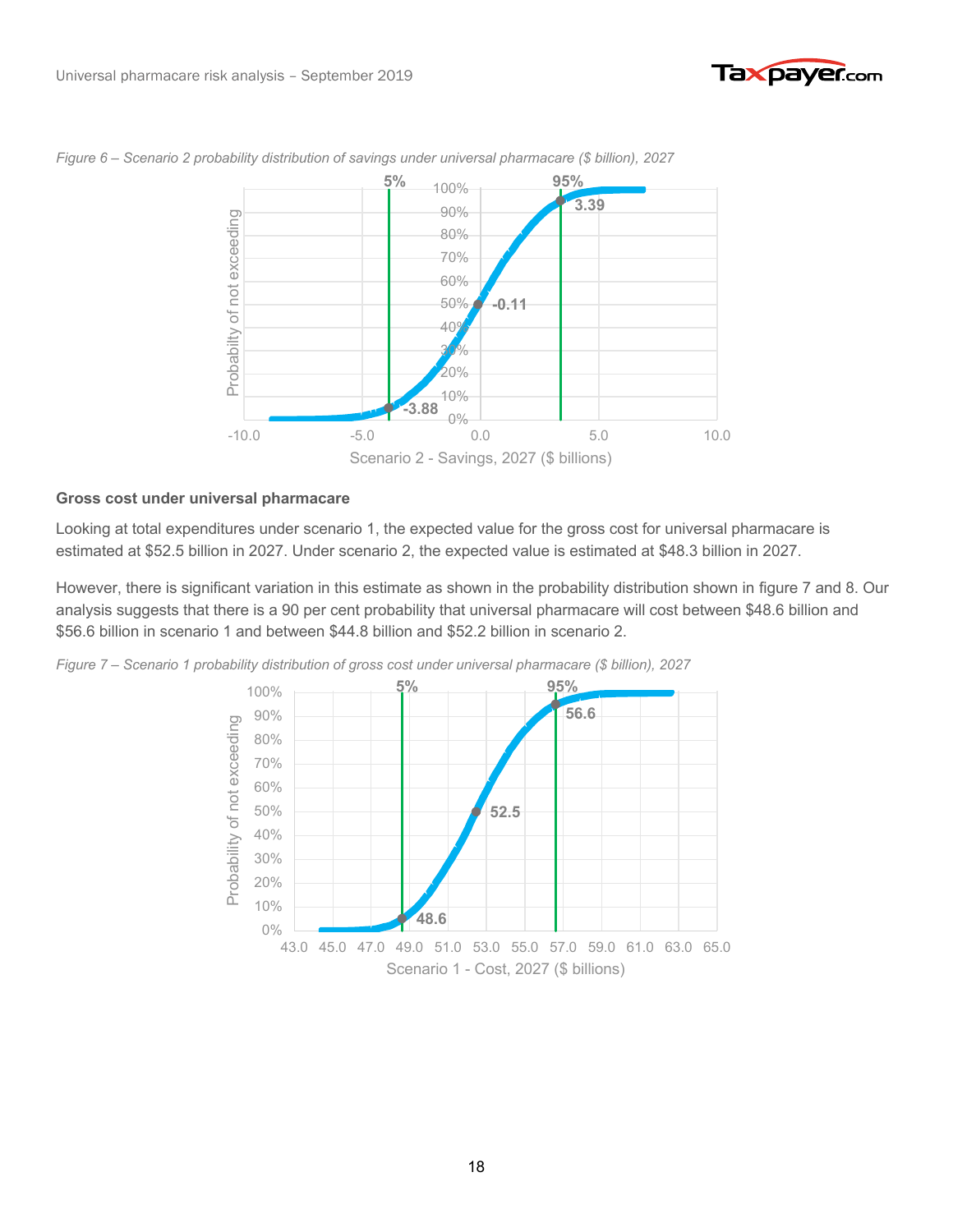



*Figure 8 – Scenario 2 probability distribution of gross cost under universal pharmacare (\$ billion), 2027*

## Key findings Key findings

Our results find that the expected value for the gross cost of universal pharmacare is \$52.5 billion in scenario 1 and 48.3 billion in scenario 2. This estimate is roughly \$10 billion more than the Advisory Council's estimate of \$40 billion cost for universal pharmacare for eligible drugs.

This suggests that there is only a 50.0 per cent chance that universal pharmacare will lead to gross savings. At its most likely value universal pharmacare will cost an additional \$0.17 billion (scenario 1) or \$0.11 billion (scenario 2). Table 2 summarizes the Advisory Council's estimates vs. our estimates for 2027. Recall that scenario 1 uses the PBO's estimated expenditure on total drugs (base year: 2015), and Scenario 2 uses the Advisory Council's estimated expenditure on total drugs (base year: 2017).

|                                |                                                                      | 5 <sup>th</sup> Percentile | 50 <sup>th</sup> Percentile | 95 <sup>th</sup> Percentile |
|--------------------------------|----------------------------------------------------------------------|----------------------------|-----------------------------|-----------------------------|
| <b>The Advisory</b><br>Council | Cost of drugs under universal<br>pharmacare program (eligible drugs) |                            | \$40.0                      |                             |
|                                | Saving/cost under universal<br>pharmacare                            |                            | \$4.8                       |                             |
| <b>RSM Scenario 1</b>          | Cost of drugs under universal<br>pharmacare program                  | \$48.6                     | \$52.5                      | \$56.6                      |
|                                | Saving/cost under universal<br>pharmacare                            | (\$4.2)                    | (\$0.2)                     | \$3.6                       |
| <b>RSM Scenario 2</b>          | Cost of drugs under universal<br>pharmacare program                  | \$44.8                     | \$48.3                      | \$52.1                      |
|                                | Saving/cost under universal<br>pharmacare                            | (\$3.8)                    | (\$0.1)                     | \$3.4                       |

*Table 2 - Financial cost estimates of universal pharmacare (\$ billion), the Advisory Council and RSM, 2027*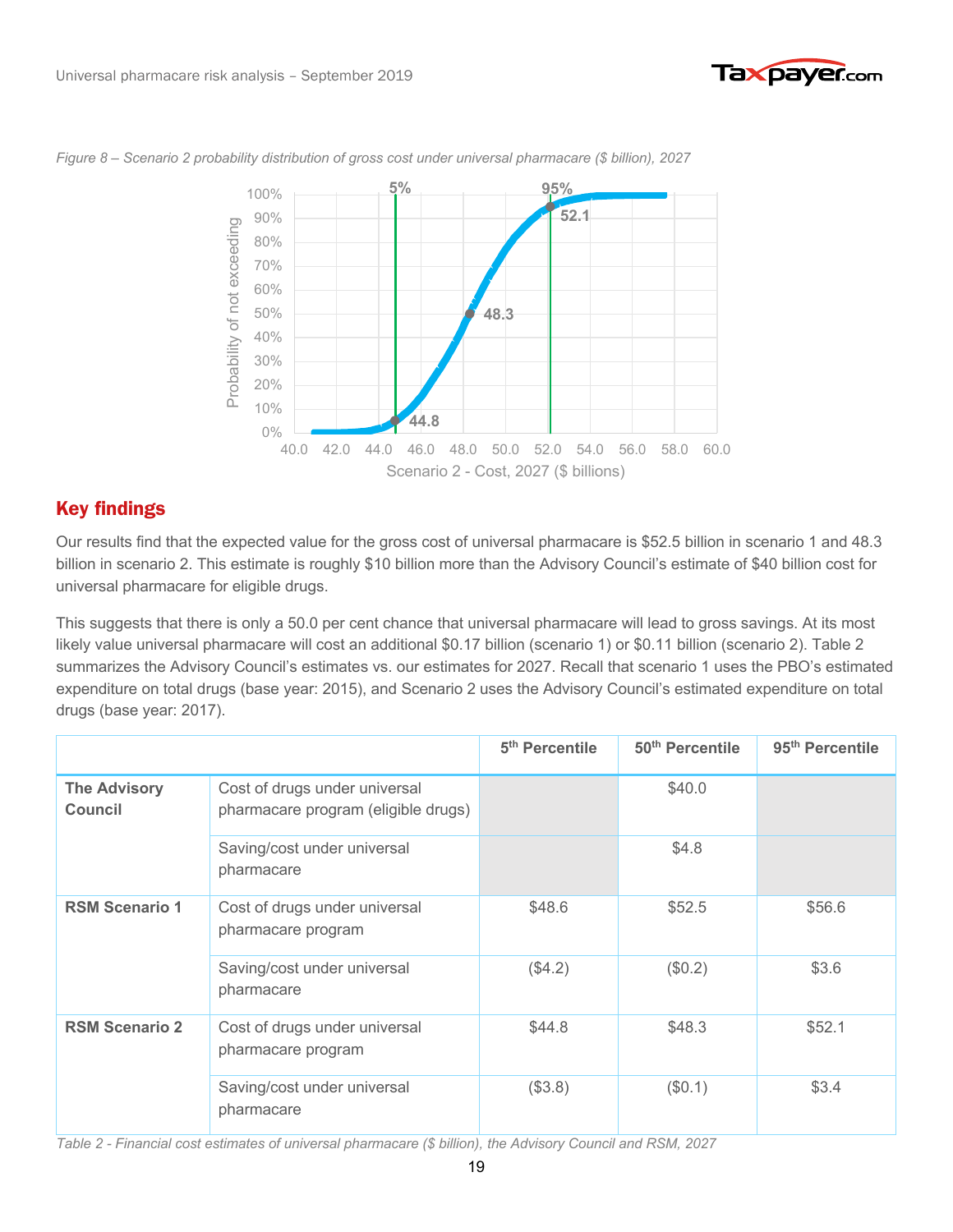

It is important to stress that these results in themselves do not suggest that universal pharmacare should not be pursued. A more comprehensive cost-benefit analysis and value-for-money assessment that looks at alternatives is required to make this determination. We recommend that similar risk-based techniques are utilized in any forward-looking evaluation of universal pharmacare and alternatives.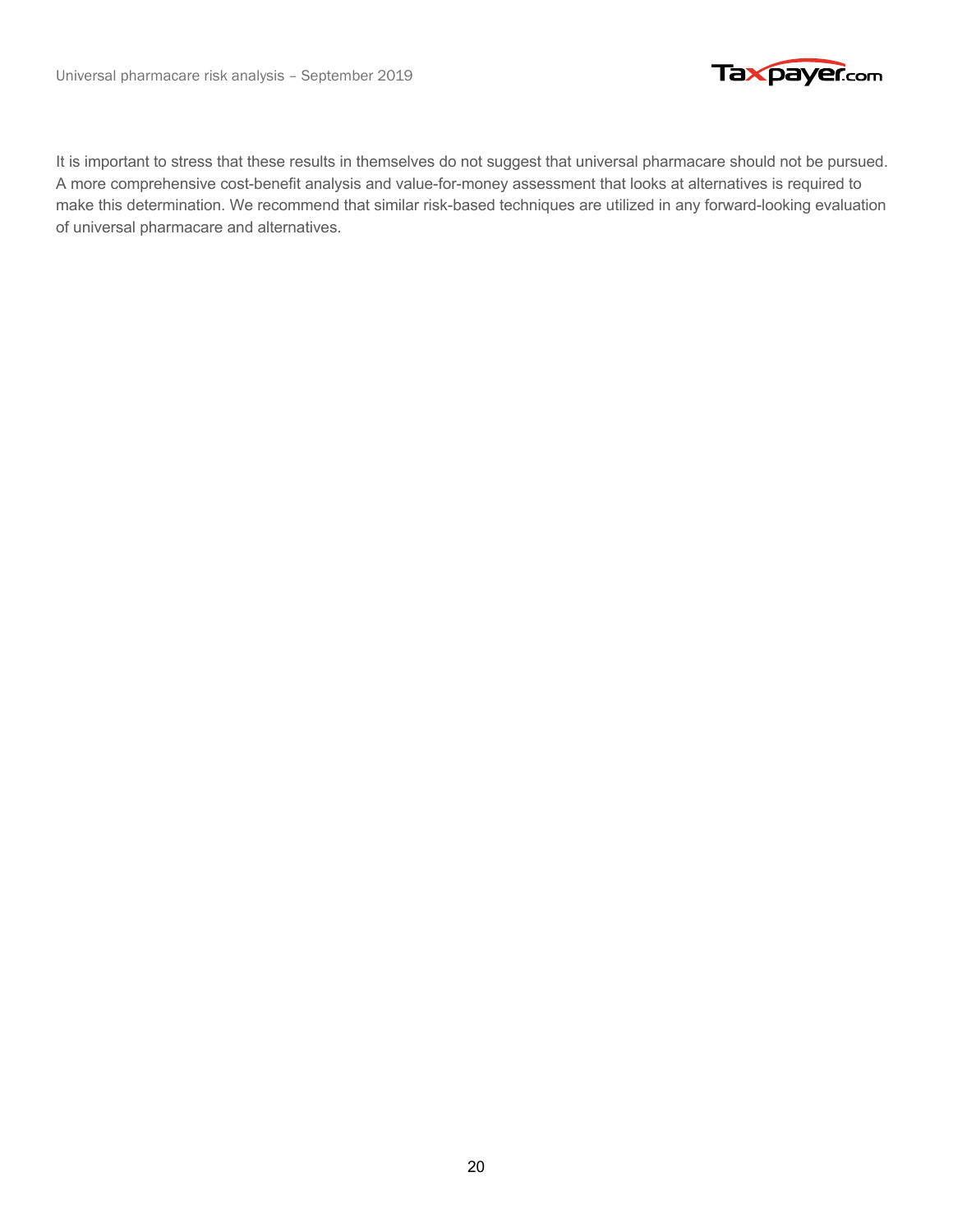

# **Conclusion**

Unlike physician services and in-hospital drugs, expenditure on pharmaceutical drugs incurred outside of hospitals are not included under the *Canada Health Act*. As a result, the pharmaceutical market in Canada is represented by a mix of public and private insurance. A large portion of the expenditure is borne by the public sector (43 per cent), through a series of federal and provincial programs that tend to be targeted towards seniors, low-income Canadians and other in-need groups.

Although there are several of these publicly funded drug programs across Canada, a portion of the Canadian population currently has little to no coverage and face cost-related deterrents to purchasing or renewing prescription drugs. The actual impact of this gap in coverage is unknown. Studies suggest the number of Canadians facing accessibility or costrelated deterrents to consuming prescription drugs could be between 5.2 per cent and 23 per cent depending on how the accessibility gap is defined.

Universal pharmacare is one solution to addressing this gap. HESA is exploring the possibility of extending the *Canada Health Act* to include prescription drugs. The Advisory Council published a final report building on the PBO's costing analysis of implementing a universal pharmacare program based on the RAMQ formulary. The Advisory Council estimated that without universal pharmacare the total spending on drugs would rise to \$51.6 billion by 2027. They estimated that a universal pharmacare program will reduce total drug spending to \$46.8 billion in 2027, resulting in a savings of \$4.8 billion.

This study builds on the PBO's and the Advisory Council's report by utilizing a probabilistic approach to estimating the fiscal impact of universal pharmacare that takes into consideration the significant risk associated with some of the underlying inputs in the their projections. Our analysis suggests that the costs of universal pharmacare are likely to be greater than what the Advisory Council estimated. The expected value for the gross cost of universal pharmacare is between \$44.8 billion and \$56.6 billion, suggesting significant variation in this estimate. There is just over a 50 per cent chance that universal pharmacare will lead to increased costs and not savings as suggested by the PBO and the Advisory Council. As a result, there is considerable risk associated with the cost savings estimated by the PBO.

These results in themselves do not suggest that universal pharmacare should or should not be pursued. A more comprehensive cost-benefit analysis and value-for-money assessment that looks at alternatives is required to make this determination. For example, the Conference Board of Canada found that lack of information on publicly available coverage appears to be a significant deterrent; over half of respondents indicated that they did not take prescribed drugs due to unawareness of publicly-funded programs. Addressing the information gap may be a more cost-effective way of addressing the accessibility gap. Moreover, this study strictly looked at the potential fiscal impact associated with universal pharmacare. We have not investigated the broader potential socioeconomic benefits and costs as a result of universal pharmacare.

That being said, universal pharmacare would represent one of the largest expansions of social programs in Canada in a generation. This does not mean that universal pharmacare should not be pursued. Given the cost of this program, a cautious and conservative approach in assessing the costs and benefits of the program is required. Alternatives should be seriously considered.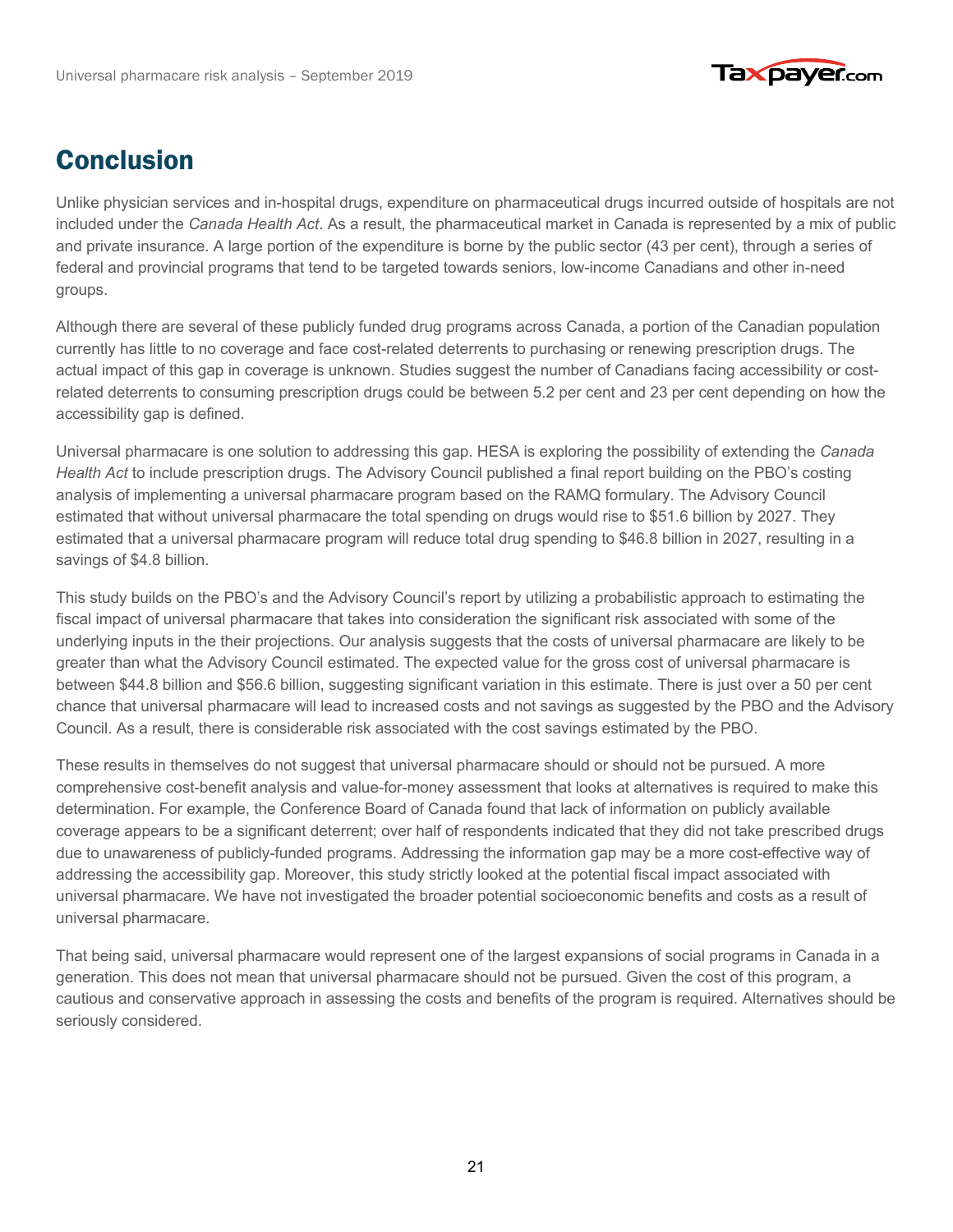

## **Appendices**

## Appendix A: Glossary of terms and abbreviations Appendix A: Glossary of terms and abbreviations

**Advisory Council –** Advisory Council on the Implementation of National Pharmacare

**Brand-name drug –** the first version of a new innovative drug released in the market.

**CIHI –** Canadian Institution for Health Information

**Co-insurance –** a fixed percentage of the prescription drug cost individuals must pay. E.g. the insurance may cover 70 per cent of the drug cost, in which case the individual would need to pay 30 per cent out-of-pocket.

**Co-payment –** a fixed dollar value individuals must pay each time they make a claim.

**Deductible –** a fixed dollar value that constitutes the initial amount of the drug costs that individuals must pay when obtaining drugs. Before the deductible is met, the individual typically must pay 100 per cent of the drug expenditure out-ofpocket.

**Exceptional drugs –** drugs with eligibility requirements, e.g. documentation prior to drug purchase

**Formulary –** a list of drugs that is covered by a certain drug coverage program.

**Generic drug –** an alternative to a brand-name drug that enters the market once the patent of a brand-name drug expires. Brand-name and generic drugs have the same form and strength.

**Generic substitution effect –** an increase in the consumption of generic drugs among individuals with private or no insurance. Universal pharmacare would mandate brand name drugs to be substituted with their generic counterpart.

**HESA –** House of Commons Standing Committee on Health

**Lowest price per unit effect –** a stronger negotiation position from universal pharmacare is expected to allow the government to establish drug prices at the lowest price currently obtained by public and private insurance plans in Canada. All drug prices will converge to the current lowest observed price.

**PBO –** Parliamentary Budget Officer

**Premium –** an amount individuals must pay to enroll in the drug program.

**Price Elasticity of Demand –** the percentage change in the quantity demanded, or consumed, due to one per cent change in price.

**RAMQ –** Régie de l'assurance maladie du Québec (Quebec's formulary; assumed to be the national formulary under universal pharmacare)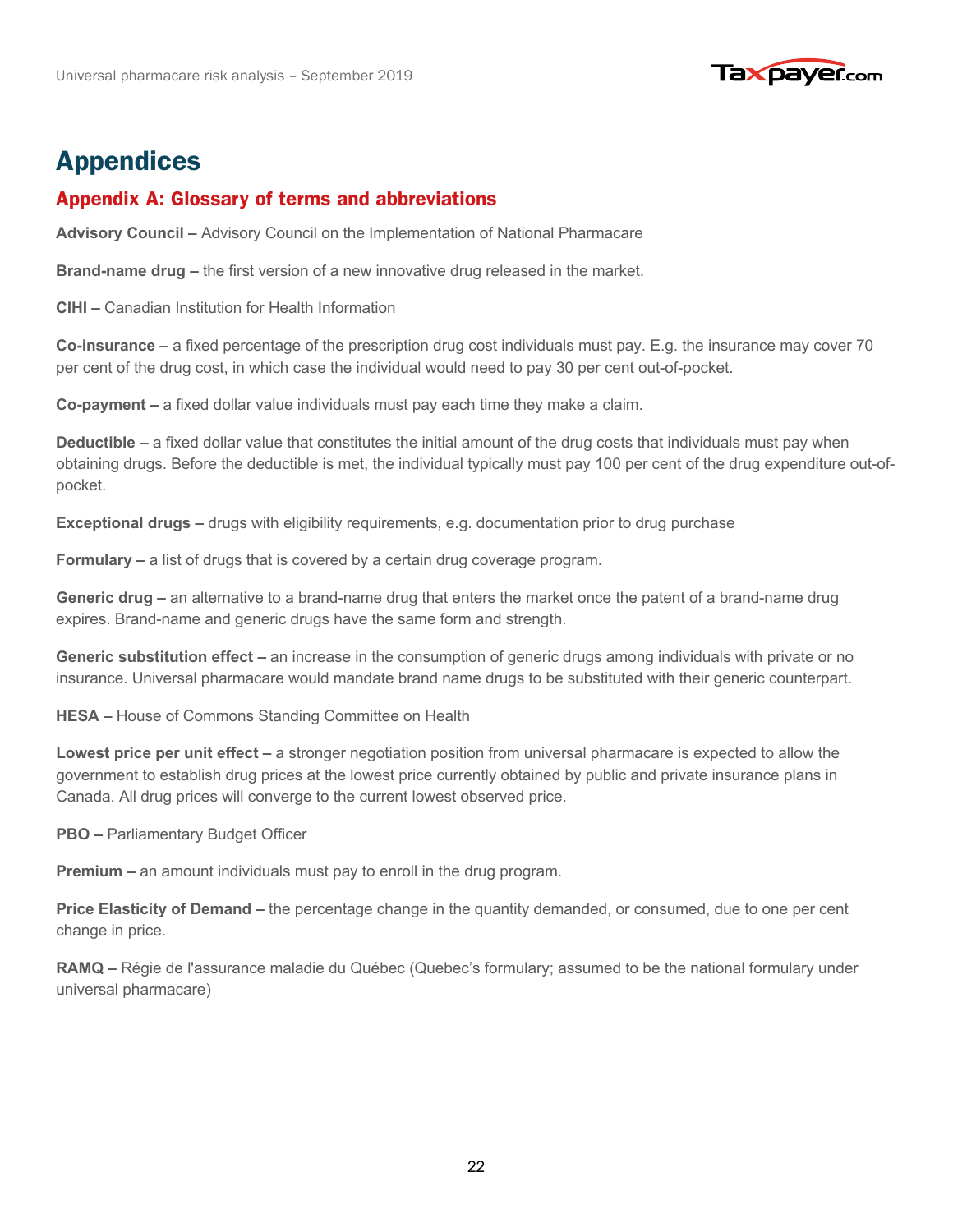



## Appendix B: Price elasticity of prescription drugs Appendix B: Price elasticity of prescription drugs

| <b>Study</b>                                             | <b>Country</b>     | <b>Population</b>          | <b>Type of cost</b>                        | <b>Methodology</b> | <b>Elasticity</b><br>estimate |
|----------------------------------------------------------|--------------------|----------------------------|--------------------------------------------|--------------------|-------------------------------|
| <b>Anessi Pesina</b><br>$(1997)^{xvi}$                   | Italy              | All                        | Co-payment                                 | Utilization        | $-0.75$ to $-0.07$            |
| <b>Carrin and Van</b><br>Dael (1991) <sup>xvii</sup>     | Belgium            | All                        | Mixed system                               | Utilization        | $-0.35$ to $-0.09$            |
| Chandra et al.<br>$(2014)^{x}$ viii                      | US                 | Low-income,<br>non-elderly | Co-payment                                 | Expenditure        | $-0.13$                       |
| Contoyannis et al.<br>(2005)                             | Canada<br>(Quebec) | Seniors                    | Co-payment; Co-<br>insurance               | Expenditure        | $-0.16$ to $-0.12$            |
| <b>Coulson and</b><br>Stuart (1995) <sup>xix</sup>       | <b>US</b>          | Seniors                    | Primary insurance<br>(vs. none)            | Utilization        | $-0.18$                       |
| Einav et al. $(2015)^{xx}$                               | US                 | <b>Seniors</b>             | Co-insurance                               | Expenditure        | $-0.54$ to $-0.30$            |
| Ellis et al. (2017) <sup>xxi</sup>                       | US                 | Non-elderly                | Myopic spot-prices                         | Expenditure        | $-0.51$ to $-0.44$            |
| Gardner et al.<br>$(1997)^{xxii}$                        | US                 | Seniors                    | Co-payment                                 | Utilization        | $-0.38$ to $-0.23$            |
| Gibson et al.<br>$(2005)^{xxiii}$                        | US                 | All                        | Multi-tier formulary<br>(vs. 1 or 2-tiers) | Utilization        | $-0.27$ to $-0.03$            |
| Grootendorst et al.<br>$(1997)^{xxiv}$                   | Canada (Ontario)   | Seniors                    | Supplementary<br>insurance (vs. none)      | Utilization        | $-0.13$ to $-0.09$            |
| Harris et al.<br>$(1990)^{xxx}$                          | US                 | Non-elderly                | Co-payment                                 | Utilization        | $-0.17$ to $-0.06$            |
| <b>Hughes and</b><br>McGuire (1995) <sup>xxvi</sup>      | UK                 | All                        | Co-payment                                 | Utilization        | -0.37 to -0.32                |
| <b>Klick and</b><br><b>Stratmann</b><br>$(2005)^{xxvii}$ | US                 | Seniors                    | Mixed system                               | Utilization        | $-0.56$                       |
| Landsman et al.<br>$(2005)^{\text{xxviii}}$              | <b>US</b>          | All                        | Multi-tier formulary<br>(vs. 1-or 2-tiers) | Utilization        | $-1.15$ to $-0.10$            |
| Lavers (1989) <sup>xxix</sup>                            | <b>UK</b>          | All                        | Co-payment                                 | <b>Utilization</b> | $-0.22$                       |
| Li et al. (2007) <sup>xxx</sup>                          | Canada             | Seniors                    | Mixed system                               | Utilization        | $-0.20$ to $-0.11$            |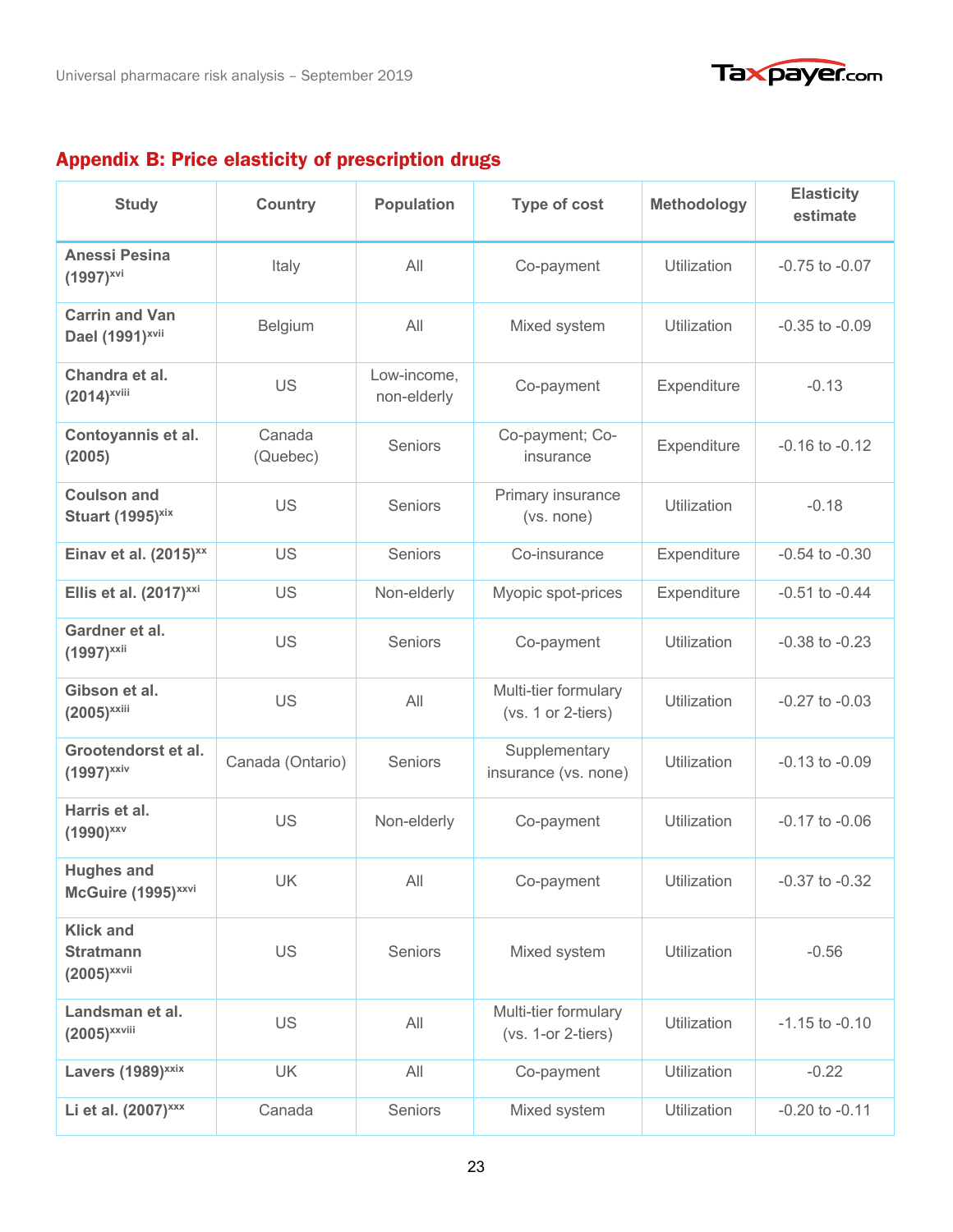

| <b>Study</b>                                                        | <b>Country</b> | <b>Population</b> | <b>Type of cost</b>                          | <b>Methodology</b> | <b>Elasticity</b><br>estimate |
|---------------------------------------------------------------------|----------------|-------------------|----------------------------------------------|--------------------|-------------------------------|
| Liebowitz et al.<br>$(1985)^{xxxi}$                                 | US             | Non-elderly       | Co-insurance                                 | Utilization        | $-0.10$                       |
| McManus et al.<br>$(1996)^{xxxii}$                                  | Australia      | Seniors           | Co-payment                                   | Utilization        | $-0.80$ to $-0.50$            |
| <b>Motheral and</b><br><b>Henderson</b><br>$(1999)^{\text{xxxiii}}$ | US             | All               | Multi-tier formulary<br>$(vs. 1-or 2-tiers)$ | Utilization        | $-0.32$                       |
| O'Brien (1989) <sup>xxxiv</sup>                                     | <b>UK</b>      | All               | Co-payment                                   | Utilization        | $-0.64$ to $-0.23$            |
| <b>Ryan and Birch</b><br>$(1991)^{XXXV}$                            | <b>UK</b>      | All               | Co-payment                                   | Utilization        | $-0.11$ to $-0.09$            |
| <b>Smart and Stabile</b><br>$(2005)^{xxxxi}$                        | Canada         | All               | Tax rate (for tax<br>credit on drugs)        | Expenditure        | $-0.29$ to $-0.28$            |
| Smith (1993) <sup>xxxvii</sup>                                      | US             | All               | Mixed system                                 | Utilization        | $-0.10$                       |
| <b>Smith and Watson</b><br>(1990) <sup>xxxviii</sup>                | <b>UK</b>      | All               | Co-payment                                   | <b>Utilization</b> | $-0.58$                       |
| <b>Van Doorslaer</b><br>$(1984)^{xxxix}$                            | Belgium        | All               | Co-payment to co-<br>insurance               | <b>Utilization</b> | $-0.60$ to $-0.06$            |
| Van Vliet (2004) <sup>xl</sup>                                      | Netherlands    | All               | Deductible                                   | Expenditure        | $-0.08$                       |
| <b>Van Vliet (2001)</b>                                             | Netherlands    | All               | Deductible                                   | Expenditure        | $-0.06$                       |

*Table B1 – Literature on price elasticity across multiple high-income countries*

*Note: Elasticity estimates in some of this studies may have been reported differently in the paper. This report utilizes recalculated estimates by Gemmill et al. (2008)<sup>x/i</sup> to reflect the standard definition of elasticity.*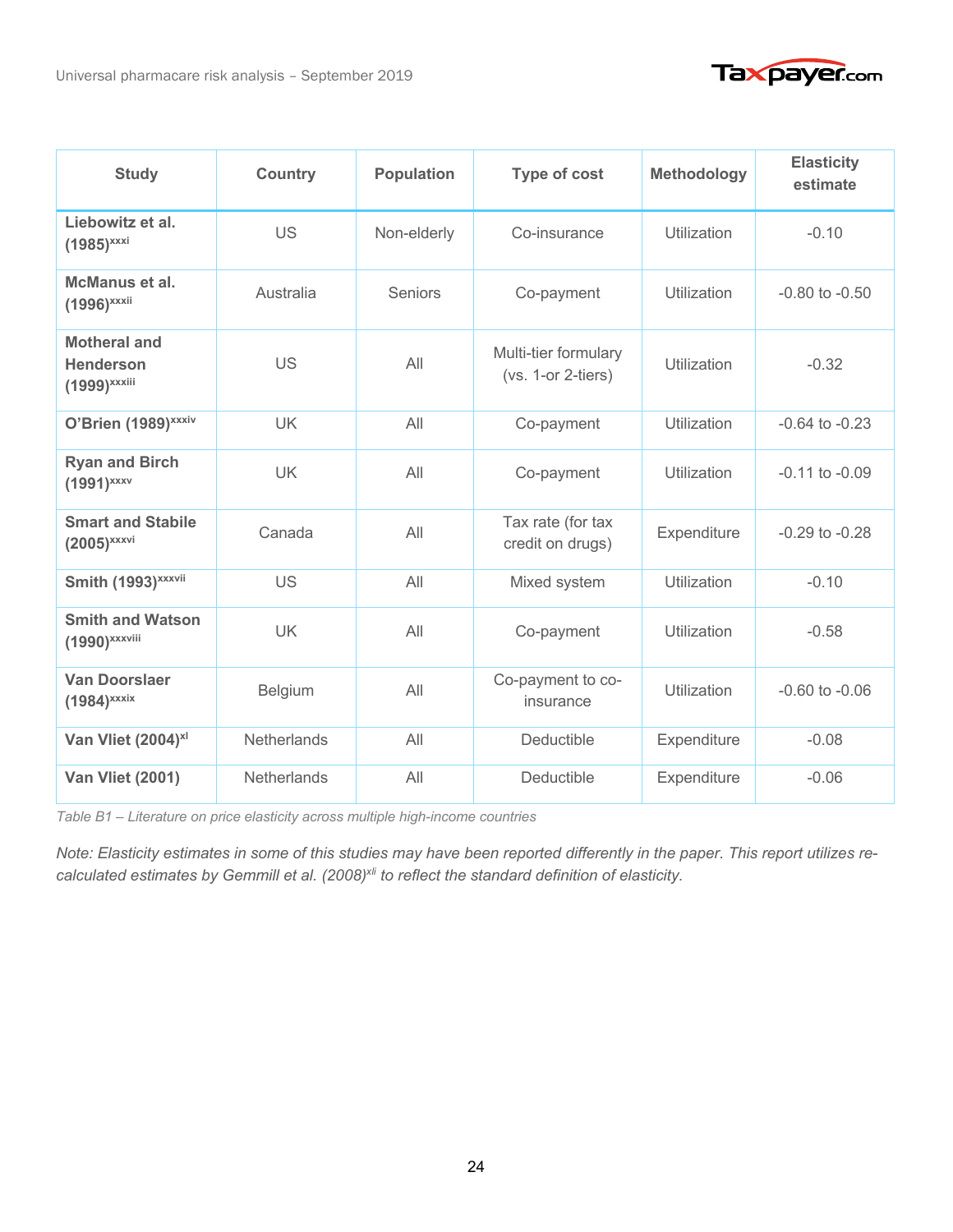

#### Appendix C: Overview of the PBO's cost estimates Appendix C: Overview of the PBO's cost estimates

Table C1 below outlines at a high level the PBO's calculations regarding the fiscal impact of universal pharmacare. The PBO sourced 2015-2016 (2016) non-aggregated prescription drug expenditures data from IQVIA and used this data to estimate expenditures on eligible drugs (i.e., based on the RAMQ formulary).

The PBO estimates total spending of \$28.5 billion on prescription drugs in 2016 (Line 1). Of this, \$13.1 billion was estimated to be funded by the public sector (Line 2), \$10.7 billion by private insurance companies and \$4.7 billion directly by individuals (i.e., out-of-pocket expenditures). The PBO allocated the share of public, private and out-of-pocket spending on drugs using a primary payer methodology.

Of the \$28.5 billion expenditure on prescription drugs, \$24.6 billion is estimated to be eligible under universal pharmacare (Line 5). The remaining \$3.9 billion will not be reimbursed by the program envisioned by the PBO and will continue to be paid for either through private insurance or out-of-pocket. The impact of universal pharmacare on these expenditures was not considered by the PBO.

After considering changes in consumption behaviour and drug prices under universal pharmacare, the PBO estimates a gross expenditure of \$20.4 billion under universal pharmacare (Line 6), which represents a savings of \$4.2 billion.

As the public sector already funds \$13.1 billion in prescription drugs, the additional cost of universal pharmacare to the public sector would be \$7.3 billion (Line 6 less Line 2).

| Line           | <b>Description</b>                                                                  | <b>Amount</b> |
|----------------|-------------------------------------------------------------------------------------|---------------|
| 1              | Overall expenditure on drugs (based on data from IQVIA):                            | \$28.5        |
| $\overline{2}$ | Estimated public sector expenditures on drugs                                       | \$13.1        |
| 3              | Estimated private insurance expenditures on drugs                                   | \$10.7        |
| 4              | Estimated out-of-pocket expenditures on drugs                                       | \$4.7         |
| 5              | Total expenditure on eligible drugs based on the RAMQ formulary                     | \$24.6        |
| 6              | Total spending on eligible drugs under universal pharmacare as estimated by the PBO | \$20.4        |
| 7              | Total estimated savings under universal pharmacare                                  | \$4.2         |
| 8              | Net cost of universal pharmacare to public sector                                   | \$7.3         |

*Table C1 – The PBO's estimated cost and savings under universal pharmacare (in \$ billions), 2016*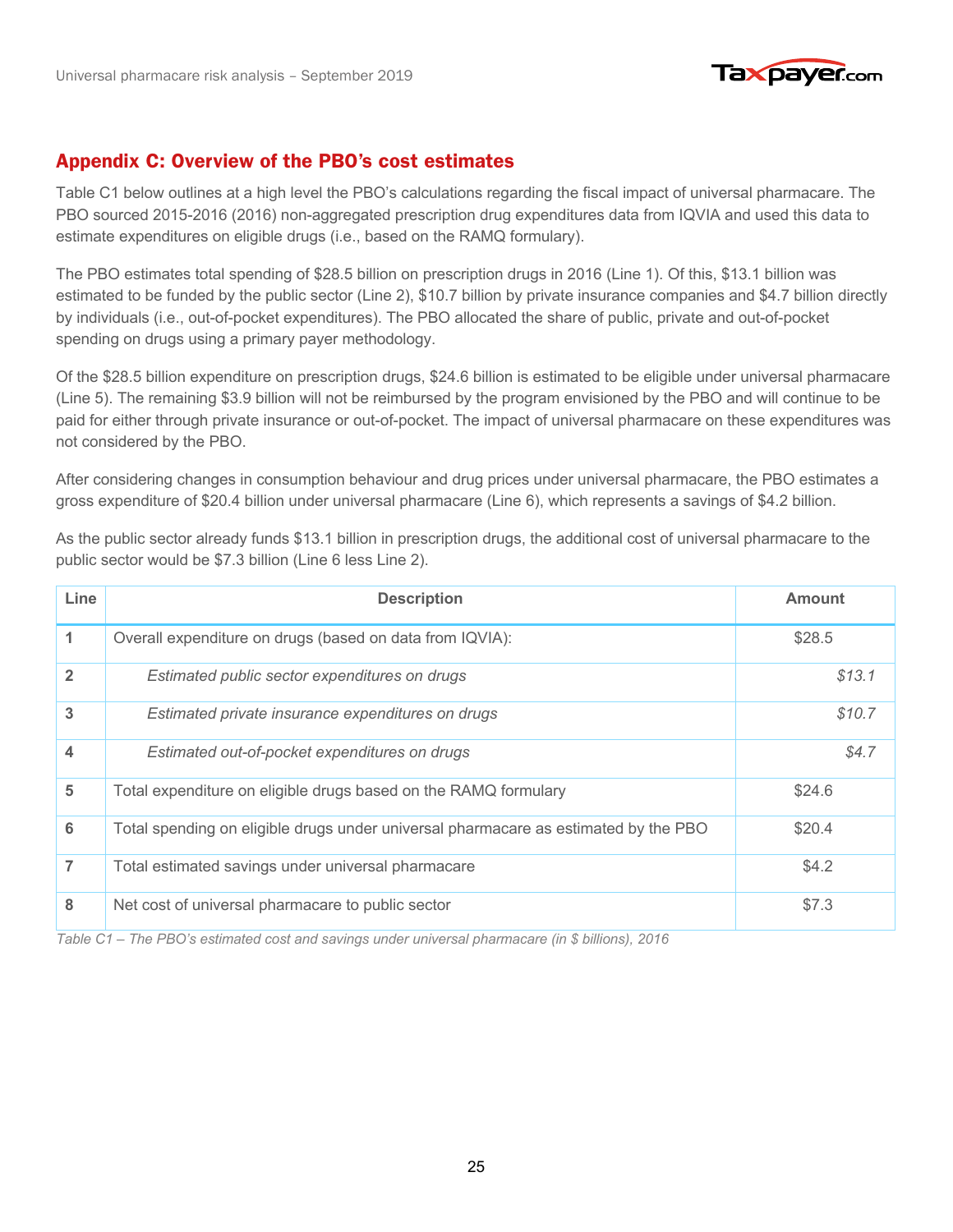

## Appendix D: Key assumptions under the PBO, the Advisory Council and RSM model Appendix D: Key assumptions under the PBO, the Advisory Council and RSM model

| <b>Assumptions</b>                                       | <b>PBO</b>                                                                                               | <b>Advisory Council</b>                                                                                                                                                             | <b>RSM</b>                                                                                                    |
|----------------------------------------------------------|----------------------------------------------------------------------------------------------------------|-------------------------------------------------------------------------------------------------------------------------------------------------------------------------------------|---------------------------------------------------------------------------------------------------------------|
| <b>Base year of total</b><br>drug spending               | 2015                                                                                                     | 2017                                                                                                                                                                                | Scenario 1: 2015<br>Scenario 2: 2017                                                                          |
| <b>Implementation year</b><br>of universal<br>pharmacare | 2015                                                                                                     | 2022 partial<br>implementation covering<br>essential medication only;<br>2027 full implementation<br>plan covering<br>comprehensive list of<br>drugs                                | 2027 comprehensive<br>implementation covering<br>comprehensive list of drugs                                  |
| Coverage                                                 | Universal, single-payer public<br>plan across all provinces<br>(territories not included in<br>analysis) | Same as the PBO                                                                                                                                                                     | Same as the PBO                                                                                               |
| <b>Formulary</b>                                         | Adaptation of Quebec's RAMQ<br>formulary as the national<br>formulary                                    | 2022: Essential meds per<br>the CLEAN meds list;<br>2027: RAMQ formulary is<br>assumed to be the<br>comprehensive list; same<br>as the PBO                                          | RAMQ formulary                                                                                                |
| <b>Model type</b>                                        | Deterministic model with some<br>sensitivity analysis                                                    | Deterministic model with<br>high and low analysis for<br>projected drug spending                                                                                                    | Monte Carlo simulation<br>(probabilistic model, per<br>CADTH's recommendation)                                |
| <b>Growth rate</b>                                       | 3.1 per cent under universal<br>pharmacare                                                               | 6.3 per cent average<br>annual increase in<br>spending including<br>confidential rebate;<br>6.7 per cent average<br>annual increase in<br>spending excluding<br>confidential rebate | a minimum of 6.3 per cent, a<br>mean of 6.5 per cent and a<br>maximum of 6.7 per cent                         |
| <b>Co-payment</b>                                        | \$0 co-payment on generic<br>drugs;                                                                      | \$2 on essential meds,<br>subject to exemptions;                                                                                                                                    | Same as the Advisory<br>Council; Assumed revenue<br>from co-payment based on<br>the Advisory Council's report |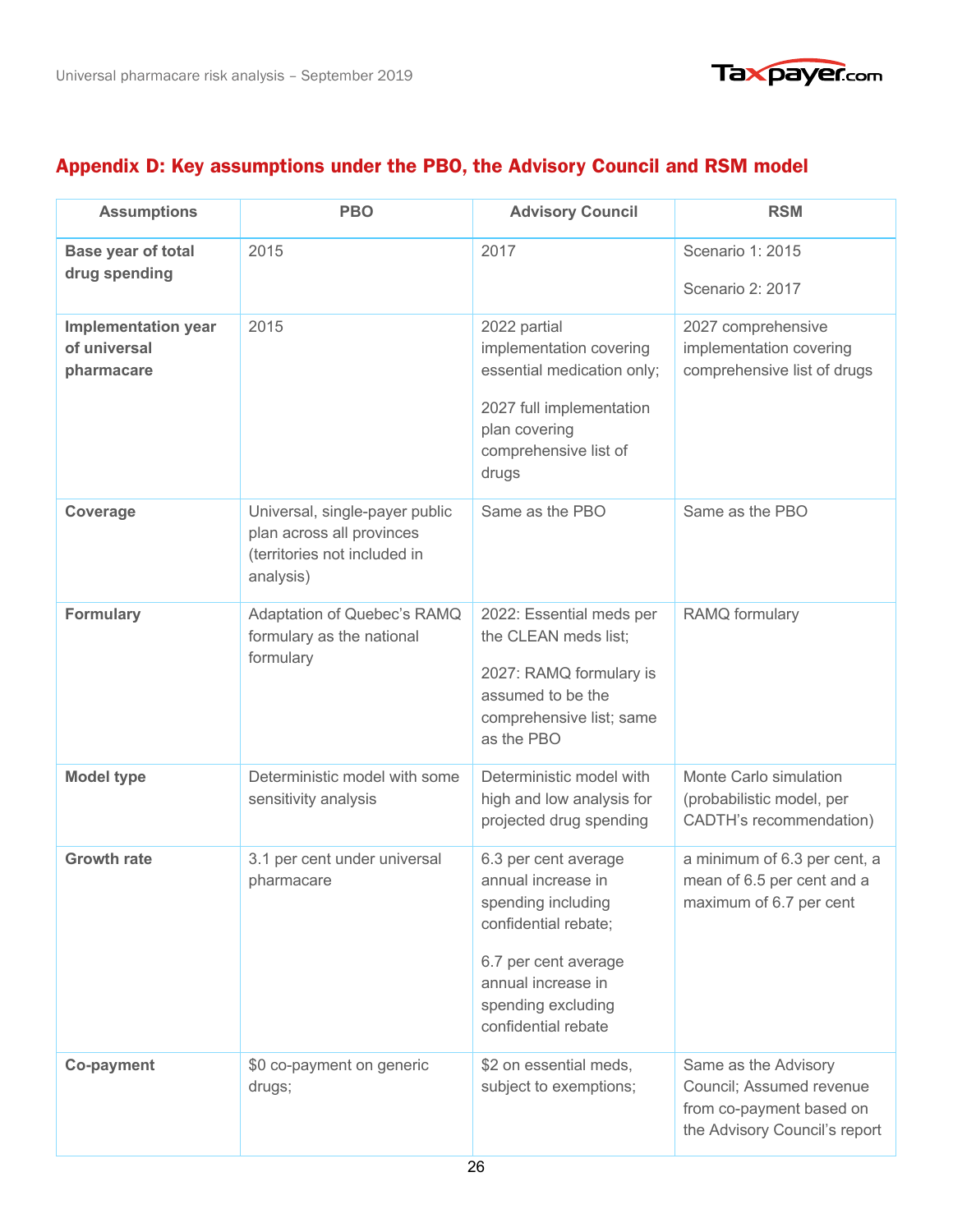



| <b>Assumptions</b>                    | <b>PBO</b>                                                                                                                                                                                | <b>Advisory Council</b>                                                                                                                                                      | <b>RSM</b>                                                                                                                                                                                            |
|---------------------------------------|-------------------------------------------------------------------------------------------------------------------------------------------------------------------------------------------|------------------------------------------------------------------------------------------------------------------------------------------------------------------------------|-------------------------------------------------------------------------------------------------------------------------------------------------------------------------------------------------------|
|                                       | \$5 co-payment on brand-name<br>drugs, subject to exemptions                                                                                                                              | \$5 for all other covered<br>drugs, subject to<br>exemptions;<br>maximum co-payment is<br>capped at \$100                                                                    |                                                                                                                                                                                                       |
| <b>Price elasticity</b>               | 0.14                                                                                                                                                                                      | 0.1 to 0.2 per cent;<br>increase in spending is<br>capped at 5 per cent and<br>10 per cent                                                                                   | a minimum of 0.1 per cent, a<br>mean of 0.3 per cent and a<br>maximum 0.9 per cent                                                                                                                    |
| <b>Behavioural effect</b>             | Calculated using the<br>percentage decrease in out-of-<br>pocket expenditures multiplied<br>by the price elasticity<br>Out-of-pocket expenditure<br>based on primary payer<br>methodology | Same as the PBO                                                                                                                                                              | Calculated using the<br>percentage decrease in out-<br>of-pocket expenditures<br>multiplied by the price<br>elasticity<br>Out-of-pocket expenditure<br>based on CIHI's estimate of<br>actual spending |
| <b>Price discount effect</b>          | Price discount of 25 per cent<br>applied on medicinal cost net<br>of markups and fees                                                                                                     | 20 per cent discount on<br>current public plan<br>spending on brand drugs;<br>25 per cent to 40 per cent<br>price discount on new<br>brand name drugs;                       | a minimum of 10 per cent, a<br>mean of 17.5 per cent and a<br>maximum of 25 per cent<br>applied on total cost,<br>including markups and fees                                                          |
| <b>Generic substitution</b><br>effect | Brand-name drugs substituted<br>with their generic counterpart<br>where available                                                                                                         | Converges to a target<br>generic substitution rate<br>based on existing public<br>plan substitution rate                                                                     | Same as the PBO                                                                                                                                                                                       |
| <b>Biologics and</b><br>biosimilars   | Biologics not included under<br>generic substitution effect                                                                                                                               | Biologics lose 60 per cent<br>of market share of<br>biosimilars over 10 years;<br>biosimilars discount for<br>biologics coming off patent<br>is assumed to be 30 per<br>cent | Same as the PBO                                                                                                                                                                                       |
| Lowest price per unit<br>effect       | All drug prices converge to the<br>lowest observed price in<br>Canada                                                                                                                     | All drug prices are set to<br>the national average price                                                                                                                     | Same as the PBO                                                                                                                                                                                       |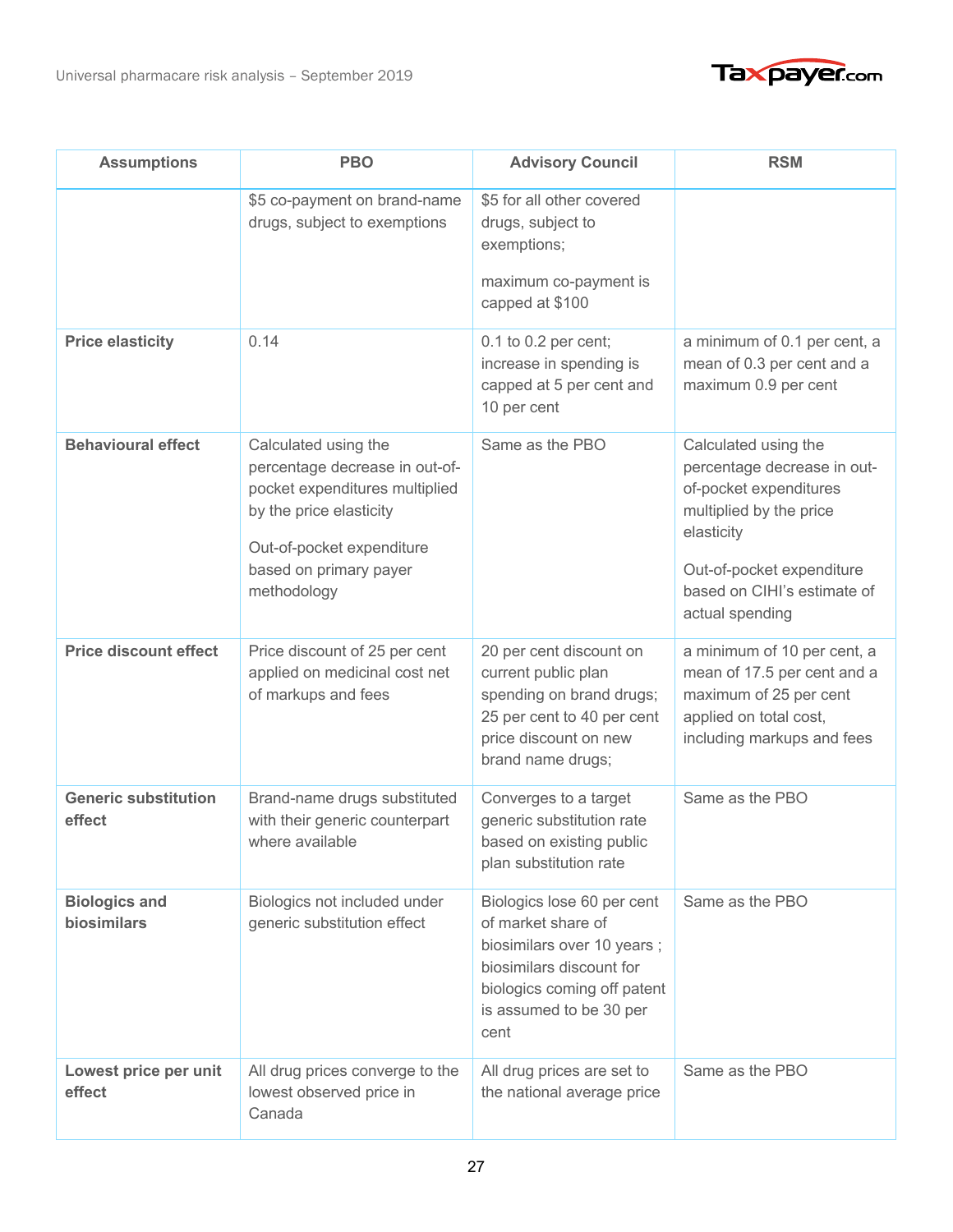



| <b>Assumptions</b>                 | <b>PBO</b>   | <b>Advisory Council</b>                                                                                                                                                              | <b>RSM</b>      |
|------------------------------------|--------------|--------------------------------------------------------------------------------------------------------------------------------------------------------------------------------------|-----------------|
| <b>Therapeutic</b><br>substitution | Not included | Converges to a target<br>therapeutic substitution<br>rate based on existing<br>public plan substitution<br>rate                                                                      | Same as the PBO |
| <b>Ancillary public</b><br>savings | Not included | Savings from decreased<br>spending on employee<br>drug benefit for<br>government employees<br>and increased in tax<br>revenue to calculate net<br>cost under universal<br>pharmacare | Same as the PBO |

*Table D1 – Summary of assumptions under the PBO, Advisory Council and RSM model*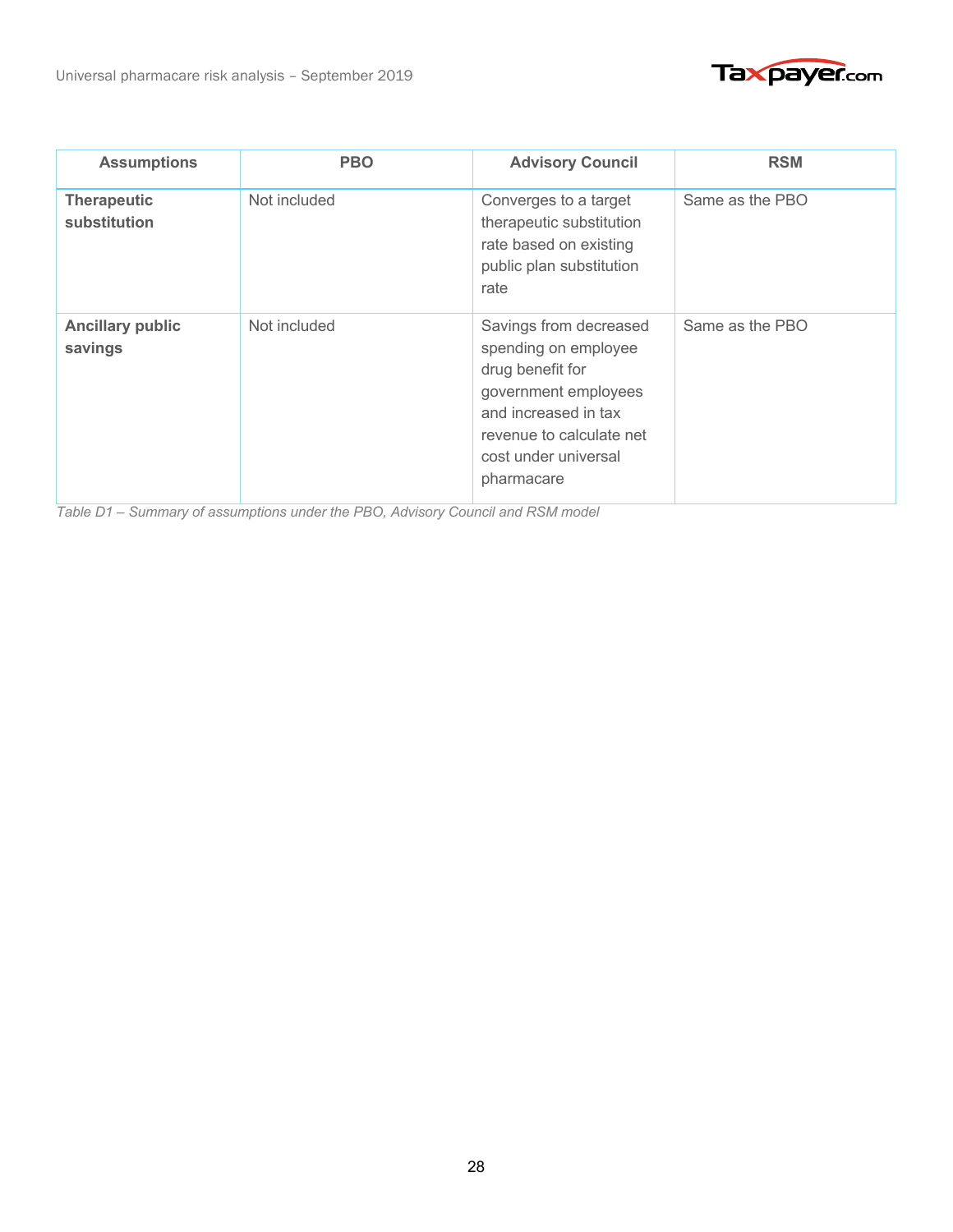

- <sup>i</sup> Canadian Institute for Health Information (2018). National Health Expenditure Database (NHEX) 1975 to 2018. Retrieved from: https://www.cihi.ca/en/health-spending/2018/national-health-expenditure-trends
- ii Canadian Institute for Health Information (2018). *National Health Expenditure Database (NHEX) 1975 to 2018*. Retrieved from: https://www.cihi.ca/en/health-spending/2018/national-health-expenditure-trends
- iii Sutherland, G., & Dinh, T. (2017). Understanding the gap: a pan-Canadian analysis of prescription drug insurance coverage. *The Conference Board of Canada.*
- iv Angus Reid Institute. (2015). Prescription Drug Access and Affordability an Issue for Nearly a Quarter of All Canadian Households.
- <sup>v</sup> Commonwealth Fund. (2016). International Health Policy Survey. Retrieved from https://www.commonwealthfund.org/
- vi Law, M. R., Cheng, L., Kolhatkar, A., Goldsmith, L. J., Morgan, S. G., Holbrook, A. M., & Dhalla, I. A. (2018). The consequences of patient charges for prescription drugs in Canada: a cross-sectional survey. *CMAJ open, 6(1),* E63.
- vii Gouvernement du Québec. (2017). Health funding For a fair share of federal health funding. *Budget 2017-2018*.
- viii Casey, B. (2018). Pharmacare Now: Prescription Medicine Coverage for All Canadians. *Report of the Standing Committee on Health.*
- <sup>ix</sup> Office of the Parliamentary Budget Officer (PBO). (2017). Federal Cost of a Universal pharmacare Program.

<sup>x</sup> Advisory Council on the Implementation of National Pharmacare. (2019). A Prescription for Canada: Achieving Pharmacare for All. Retrieved from: https://www.canada.ca/en/health-canada/corporate/abouthealth-canada/public-engagement/external-advisory-bodies/implementation-national-pharmacare/finalreport.html#fnxiii

- xi Canadian Agency for Drugs and Technologies in Health (CADTH). (2017). Guidelines for the Economic Evaluation of Health Technologies: Canada*. 4th edition*.
- xii Contoyannis, P., Hurley, J., Grootendorst, P., Jeon, S. H., & Tamblyn, R. (2005). Estimating the price elasticity of expenditure for prescription drugs in the presence of non-linear price schedules: an illustration from Quebec, Canada. *Health economics, 14(9),* 909-923.
- xiii Council of the Federation. (2018). The pan-Canadian Pharmaceutical Alliance. Retrieved from http://www.canadaspremiers.ca/pan-canadian-pharmaceutical-alliance/.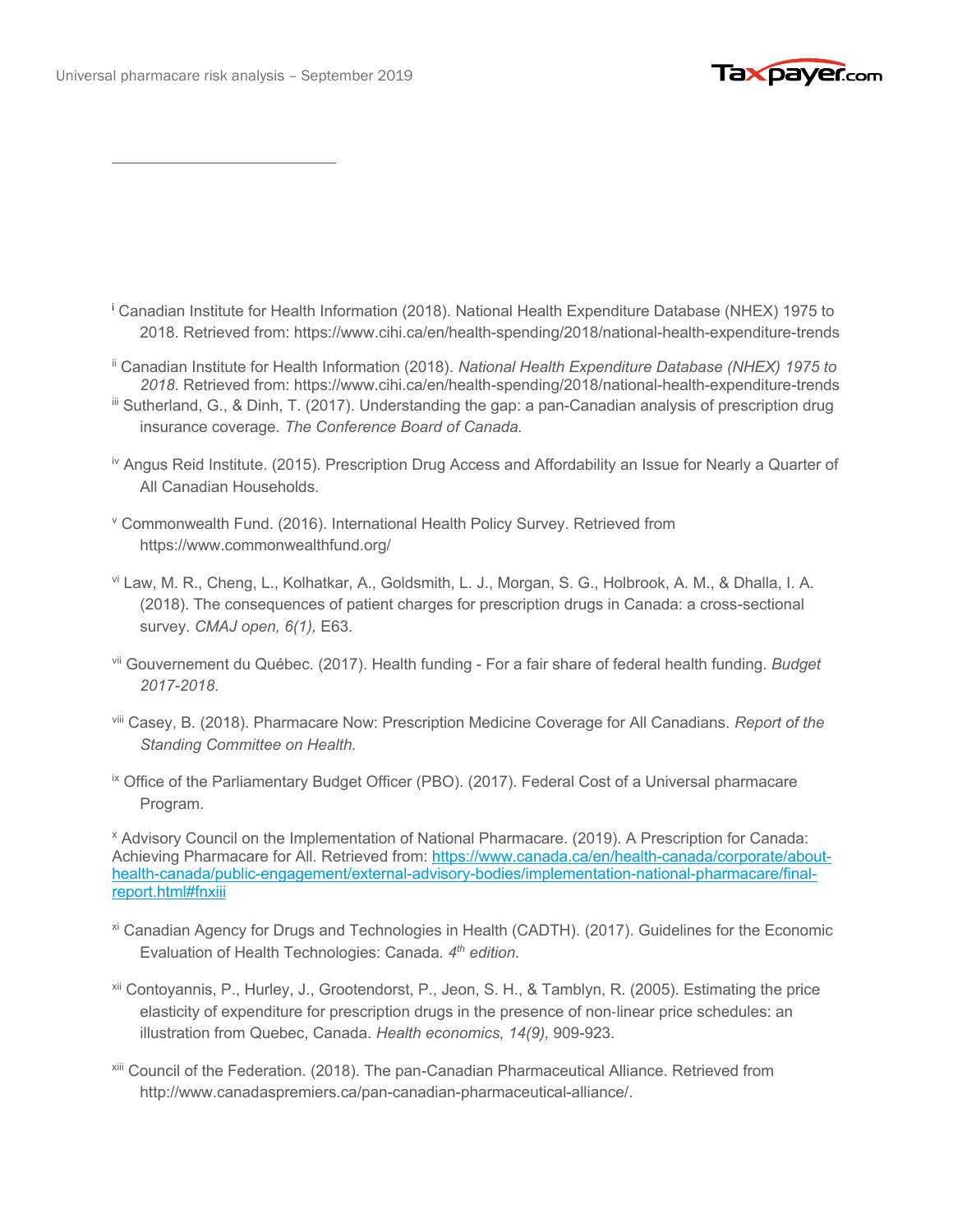

xiv Canadian Generic Pharmaceutical Association (CGPA). (2018). A joint statement from the pan-Canadian Pharmaceutical Alliance and the Canadian Generic Pharmaceutical Association.

xv Patented Medicine Prices Review Board (**PMPRB**). (2018). Annual Report 2017. Retrieved from: http://www.pmprb-cepmb.gc.ca/view.asp?ccid=1380

- xvi Anessi Pessina, E. (1997). The effect of user charges on the utilisation of prescription medicines in the Italian National Health Service.
- xvii Carrin, G., & van Dael, J. (1991). An empirical model of the demand for health care in Belgium. In *Econometrics of health care* (pp. 59-78). Springer, Dordrecht.
- xviii Chandra, A., Gruber, J., & McKnight, R. (2014). The impact of patient cost-sharing on low-income populations: evidence from Massachusetts*. Journal of health economics, 33,* 57-66.
- xix Coulson, N. E., & Stuart, B. C. (1995). Insurance choice and the demand for prescription drugs. *Southern Economic Journal*, 1146-1157.
- xx Einav, L., Finkelstein, A., & Schrimpf, P. (2015). The response of drug expenditure to nonlinear contract design: evidence from medicare part D. *The quarterly journal of economics, 130(2),* 841-899.
- xxi Ellis, R. P., Martins, B., & Zhu, W. (2017). Health care demand elasticities by type of service. *Journal of health economics, 55*, 232-243.
- xxii Gardner, L. B., Javitz, H. S., & Recine, B. P. (1997). Pharmaceutical use and cost among insured elderly. *Rockville, Agency for Health Care Policy and Research.*
- xxiii Gibson, T. B., McLaughlin, C. G., & Smith, D. G. (2005). A copayment increase for prescription drugs: the long-term and short-term effects on use and expenditures. INQUIRY: *The Journal of Health Care Organization, Provision, and Financing, 42(3),* 293-310.
- xxiv Grootendorst, P. V., O'brien, B. J., & Anderson, G. M. (1997). On becoming 65 in Ontario: Effects of drug plan eligibility on use of prescription medicines. *Medical Care*, 386-398.
- xxv Harris, B. L., Stergachis, A., & Ried, L. D. (1990). The effect of drug co-payments on utilization and cost of pharmaceuticals in a health maintenance organization. *Medical Care*, 907-917.
- xxvi Hughes, D., & McGuire, A. (1995). Patient charges and the utilisation of NHS prescription medicines: some estimates using a cointegration procedure. *Health Economics, 4(3),* 213-220.
- xxvii Klick, J., & Stratmann, T. (2005). How sensitive are seniors to the price of prescription drugs?.